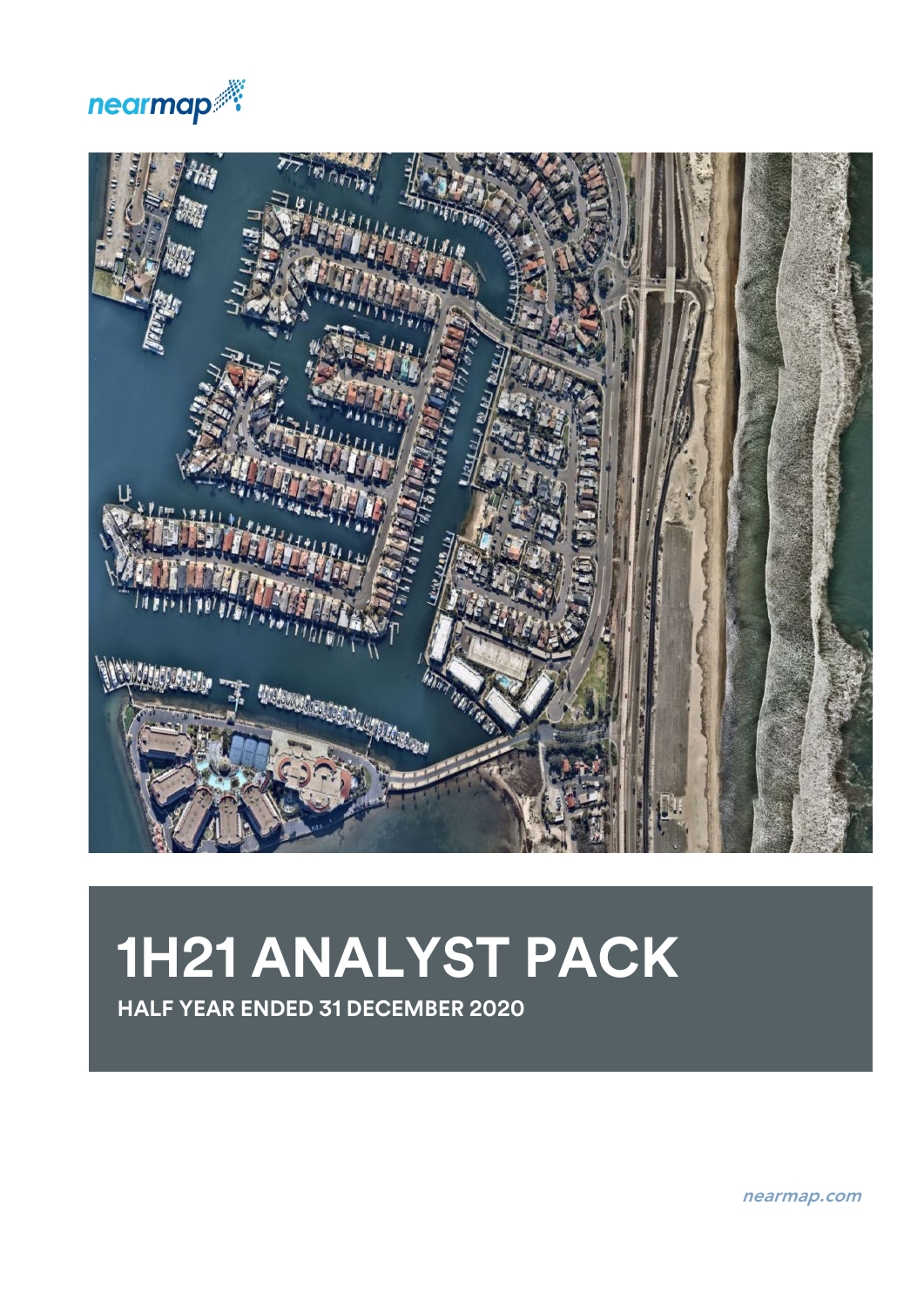## **Contents**

The Nearmap Analyst Pack summarises the financial and operational metrics for the six months ended 31 December 2020, with comparatives for the six months ended 31 December 2019 and 30 June 2020 respectively.

The Analyst Pack is to be read in conjunction with the "Appendix 4D Interim Financial Report for the half-year ended 31 December 2020" and the "Investor Presentation 1H21 Results" released to the ASX on 15 February 2021.

#### **Important Note**

Information presented in the 1H21 Analyst Pack is presented on an operational basis (rather than statutory) to reflect a management view of the business. Nearmap Ltd (ACN 083 702 907) also provides statutory reporting as prescribed under the Corporations Act 2001 (Cth). The Nearmap Ltd Interim Financial Report is also available from the Nearmap website at [www.nearmap.com/investors.](http://www.nearmap.com/investors)

The Analyst Pack is not audited. The statutory net loss after tax as disclosed in the consolidated profit or loss (page 27) has been prepared in accordance with Australian Accounting Standards and the Corporations Act 2001 (Cth). The results for 1H21 are extracted from the reviewed consolidated statement of comprehensive income.

Tables may not add due to rounding of amounts.

Any forward-looking statements included in this document are by nature subject to significant uncertainties, risks and contingencies, many of which are outside the control of, and are unknown to, Nearmap, such that actual results or events may vary from those forward-looking statements and the assumptions on which they are based.

Past performance is not an indicator of future performance and no guarantee of future returns is implied or given. While Nearmap has sought to ensure that information is accurate by undertaking a review process, it makes no representation, guarantee or warranty as to the accuracy or completeness of any information or statement contained in this document. In particular, information and statements in this document do not constitute investment advice or a recommendation on any matter and should not be relied upon.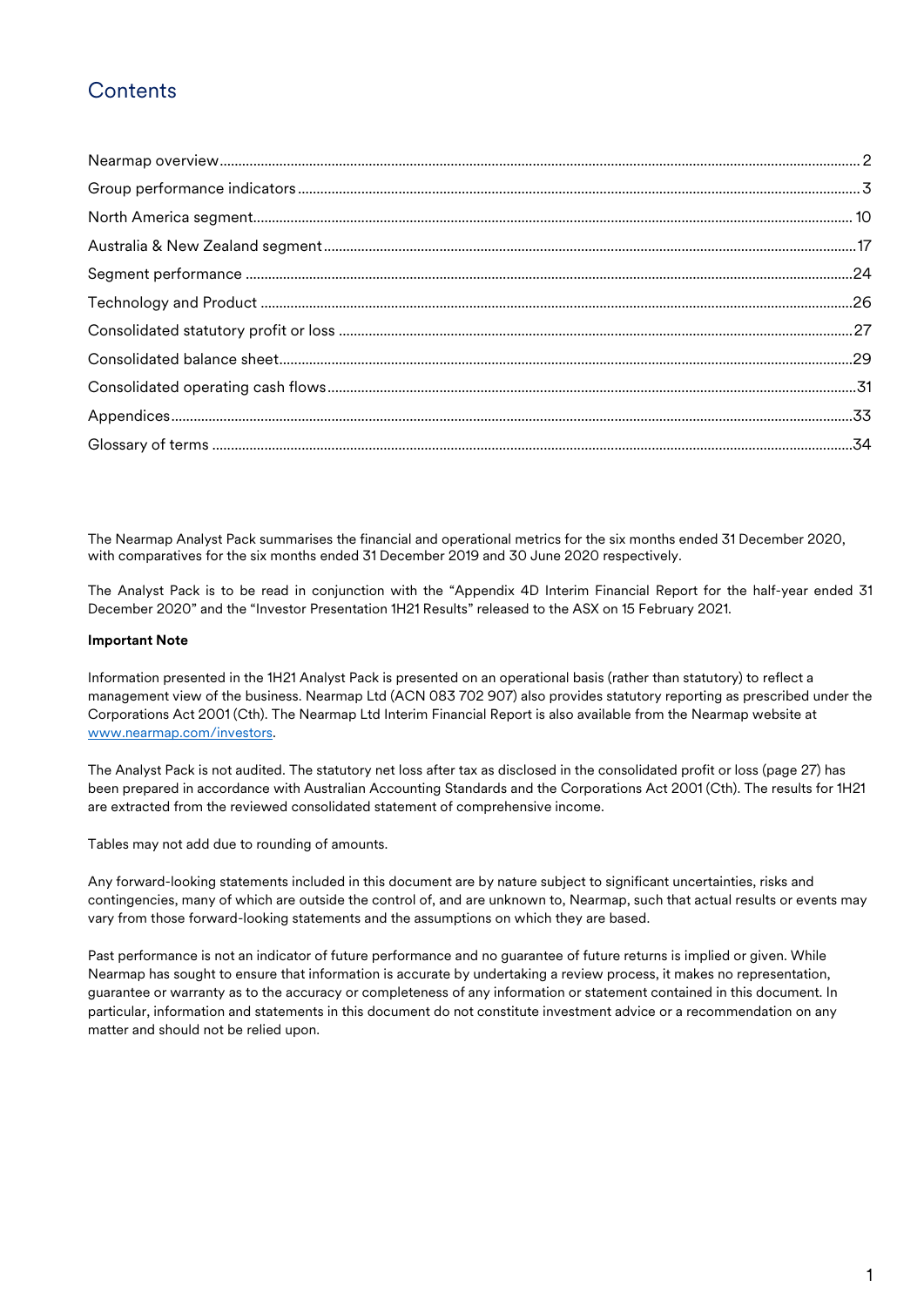

## <span id="page-2-0"></span>Nearmap overview

Nearmap is a leading provider of cloud-based geospatial information services and an innovative location intelligence company.

Nearmap captures a rich data set about the real world, providing high-value insights to a diverse range of more than 10,000 businesses and government organisations.

Using its own patented camera systems and processing software, Nearmap conducts aerial surveys capturing wide-scale urban areas in Australia, New Zealand, the United States of America and Canada multiple times each year, making fresh content instantly available in the cloud via web app or API integration.

Every day, Nearmap helps tens of thousands of users conduct virtual site visits for deep, data-driven insights – enabling businesses and government organisations to make informed decisions, streamline operations and bolster bottom lines.

Founded in Australia in 2007, Nearmap is one of the ten largest aerial survey companies in the world by annual data collection volume, employs nearly 300 people and was named as one of Fast Company's 10 Most Innovative Enterprise Companies in 2020.

#### **NEARMAP CAPTURES IMAGERY IN 4 COUNTRIES…**



United States - 70% population coverage



Canada - 64% population coverage



Australia - 89% population coverage



New Zealand - 73% population coverage

#### **…DELIVERED TO A DIVERSE CUSTOMER BASE…**





Government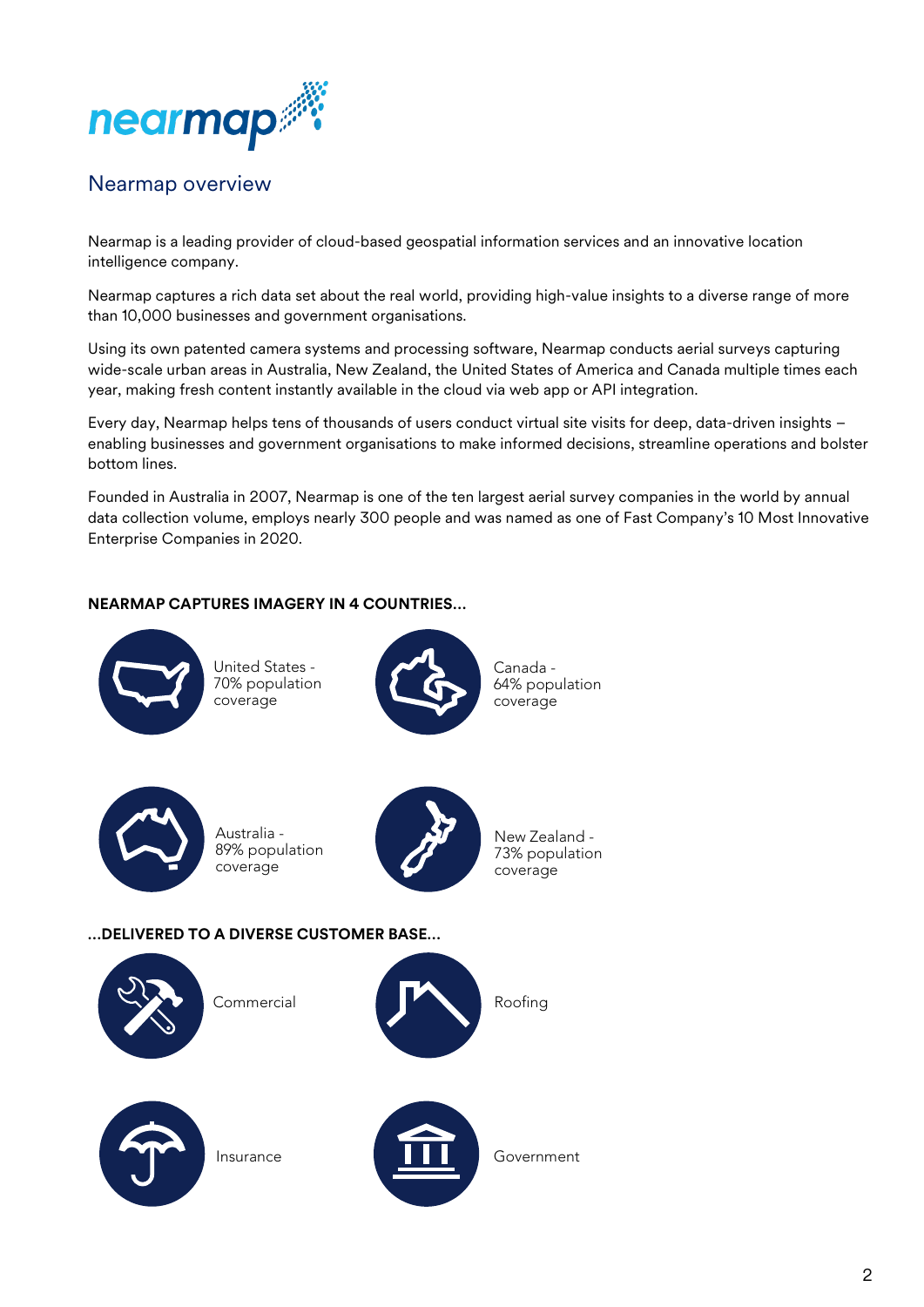# <span id="page-3-0"></span>Group performance indicators

|                                       | 1H20      | 2H20      | <b>FY20</b> | 1H21      | YoY %    | 1H21               | YoY % |
|---------------------------------------|-----------|-----------|-------------|-----------|----------|--------------------|-------|
| A\$'000                               | Reported  | Reported  | Reported    | Reported  | Reported | at CC <sup>1</sup> | at CC |
| <b>Group ACV portfolio</b>            |           |           |             |           |          |                    |       |
| <b>Opening ACV</b>                    | 90,240    | 96,576    | 90,240      | 106,437   | 18%      | 105,596            | 17%   |
| New business                          | 8,584     | 7,444     | 16,028      | 4,902     | (43%)    | 5,159              | (40%) |
| Net upsell                            | 4,599     | 3,689     | 8,288       | 9,245     | 101%     | 9,946              | 116%  |
| Churn                                 | (6,880)   | (2,009)   | (8,889)     | (3,838)   | 44%      | (3,984)            | 42%   |
| <b>Net incremental ACV</b>            | 6,303     | 9,124     | 15,427      | 10,309    | 64%      | 11,121             | 76%   |
| FX impact                             | 33        | 737       | 770         | (4, 555)  |          |                    |       |
| <b>Closing ACV</b>                    | 96,576    | 106,437   | 106,437     | 112,191   | 16%      | 116,717            | 21%   |
|                                       |           |           |             |           |          |                    |       |
| Retention (%)                         | 88.5%     | 90.1%     | 90.1%       | 93.9%     |          | 93.8%              |       |
| <b>Opening subscriptions</b>          | 9,800     | 10,081    | 9,800       | 10,458    | 7%       | 10,458             | 7%    |
| New business                          | 850       | 923       | 1,773       | 900       | 6%       | 900                | 6%    |
| Churn                                 | (569)     | (546)     | (1, 115)    | (573)     | (1%)     | (573)              | (1%)  |
| <b>Closing subscriptions</b>          | 10,081    | 10,458    | 10,458      | 10,785    | 7%       | 10,785             | 7%    |
|                                       |           |           |             |           |          |                    |       |
| Closing ARPS (\$)                     | 9,580     | 10,178    | 10,178      | 10,402    | 9%       | 10,822             | 13%   |
| Group revenue                         | 46,347    | 50,367    | 96,714      | 54,718    | 18%      | 55,934             | 21%   |
|                                       |           |           |             |           |          |                    |       |
| Cash costs to capture                 | (12,028)  | (11, 488) | (23, 516)   | (8,175)   | 32%      | (8,518)            | 29%   |
| Storage, administration & other       | (2,710)   | (3,852)   | (6, 562)    | (4,253)   | (57%)    | (4, 456)           | (64%) |
| Cost of revenue - pre-capitalisation  | (14, 738) | (15, 340) | (30,078)    | (12, 428) | 16%      | (12, 974)          | 12%   |
|                                       |           |           |             |           |          |                    |       |
| Gross margin - pre-capitalisation     | 31,609    | 35,027    | 66,636      | 42,290    | 34%      | 42,960             | 36%   |
| Gross margin (%) - pre-capitalisation | 68%       | 69%       | 69%         | 77%       |          | 77%                |       |
| Direct sales and marketing costs      | (14, 220) | (14, 550) | (28, 770)   | (11, 944) | 16%      | (12, 438)          | 13%   |
|                                       |           |           |             |           |          |                    |       |
| Group Sales Team Contribution Ratio   | 44%       | 63%       | 54%         | 86%       |          | 89%                |       |
|                                       |           |           |             |           |          |                    |       |
| Indirect sales and marketing costs    | (6,274)   | (7, 733)  | (14,007)    | (9,061)   | (44%)    | (9,351)            | (49%) |
| Total sales and marketing costs       | (20, 494) | (22, 283) | (42, 777)   | (21,005)  | (2%)     | (21, 789)          | (6%)  |
|                                       |           |           |             |           |          |                    |       |
| Overheads                             | (22, 420) | (21, 377) | (43, 797)   | (19, 448) | 13%      | (19, 679)          | 12%   |
|                                       |           |           |             |           |          |                    |       |
| Capture cost amortisation             | (14, 613) | (14, 916) | (29, 529)   | (12, 455) | 15%      | (12, 455)          | 15%   |
| <b>Other metrics</b>                  |           |           |             |           |          |                    |       |
| Group EBITDA                          | 3,219     | 5,852     | 9,071       | 13,537    | 321%     | 13,875             | 331%  |
| Group EBIT                            | (18, 907) | (18, 720) | (37, 627)   | (9, 418)  | 50%      | (9,160)            | 52%   |
| <b>Statutory NPAT</b>                 | (18,607)  | (18, 110) | (36, 717)   | (9,386)   | 50%      | (9,278)            | 50%   |
| Portfolio LTV (A\$m)                  | 571       | 742       | 742         | 1,416     | 148%     | 1,450              | 154%  |
| Cash and cash equivalents             | 49,621    | 36,140    | 36,140      | 129,323   | 161%     | 129,846            | 162%  |
| Cash and cash equivalents movement    | (26, 293) | (13, 481) | (13, 481)   | 93,183    | 454%     | 93,706             | 456%  |

<sup>1</sup> Constant Currency (CC) revalues 1H21 results at 1H20 FX rates.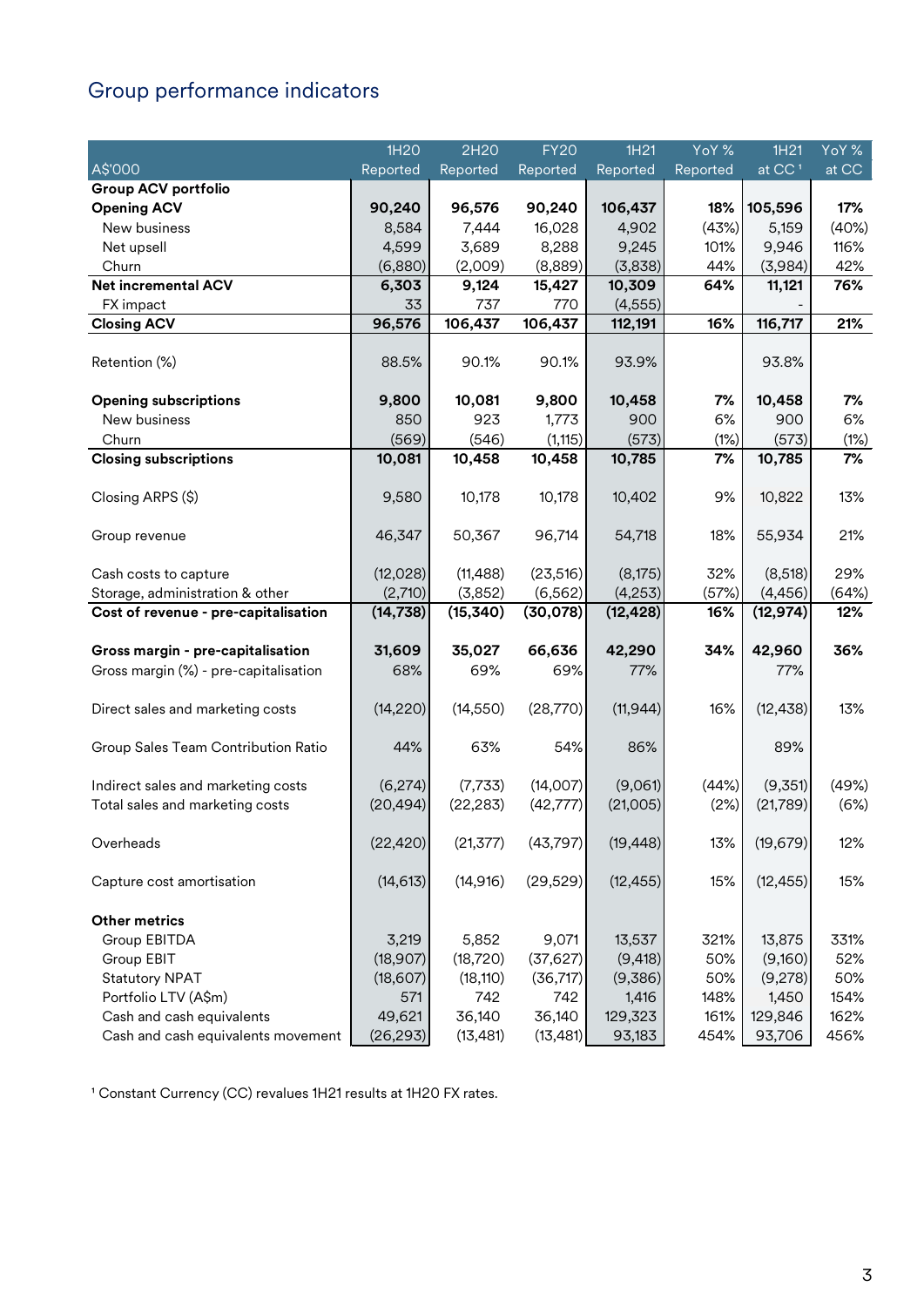#### Annual Contract Value

Group Annual Contract Value (ACV) as reported grew by 16% to \$112.2m (31 December 2019: \$96.6m). On a constant currency (CC) basis, Group ACV grew 21% vs pcp to \$116.7m.



#### Net incremental ACV

Incremental ACV growth as reported of \$10.3m (31 December 2019: \$6.3m). On a CC basis, incremental ACV grew by \$11.1m, driven by record growth in North America.

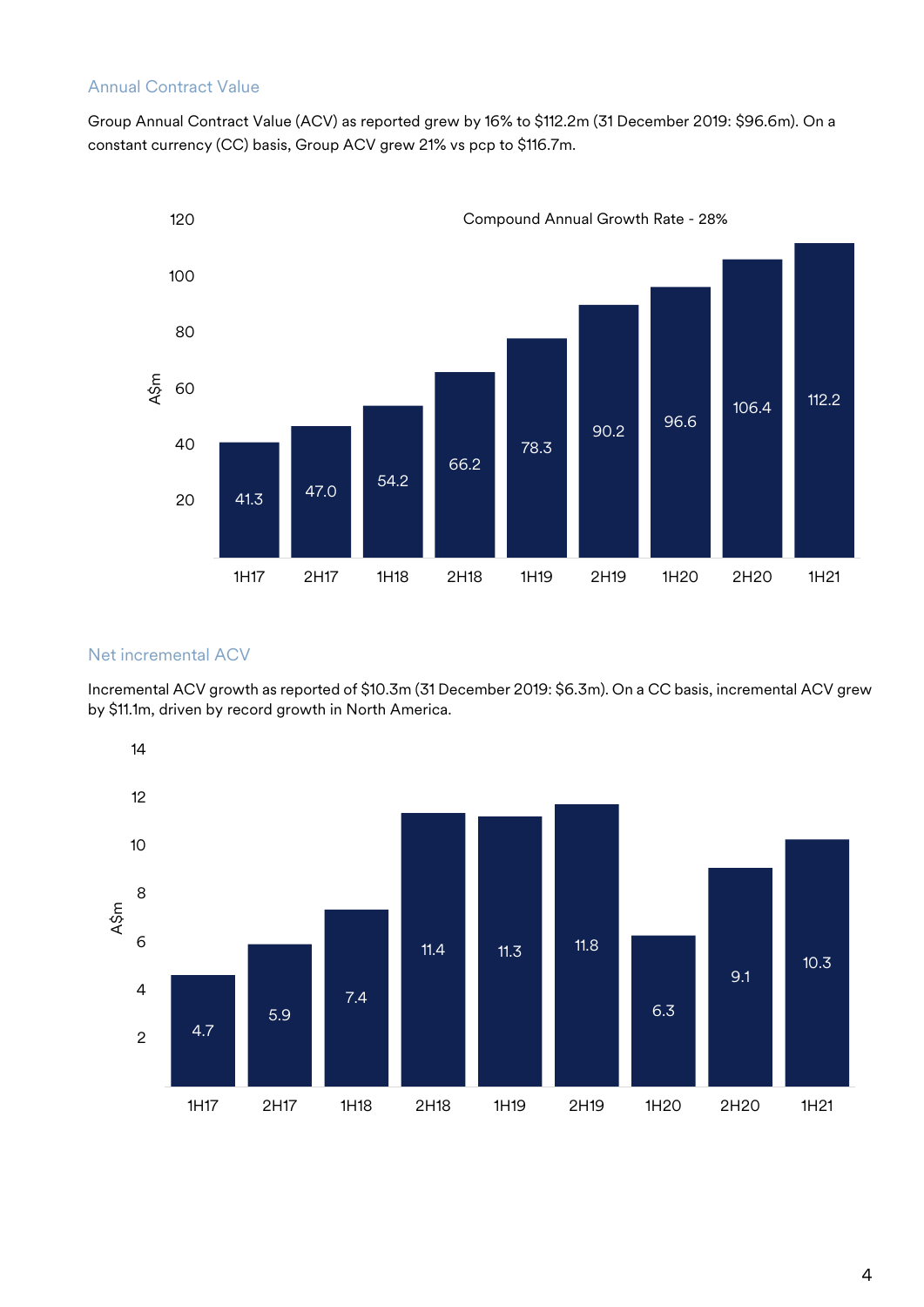#### Retention





Subscriptions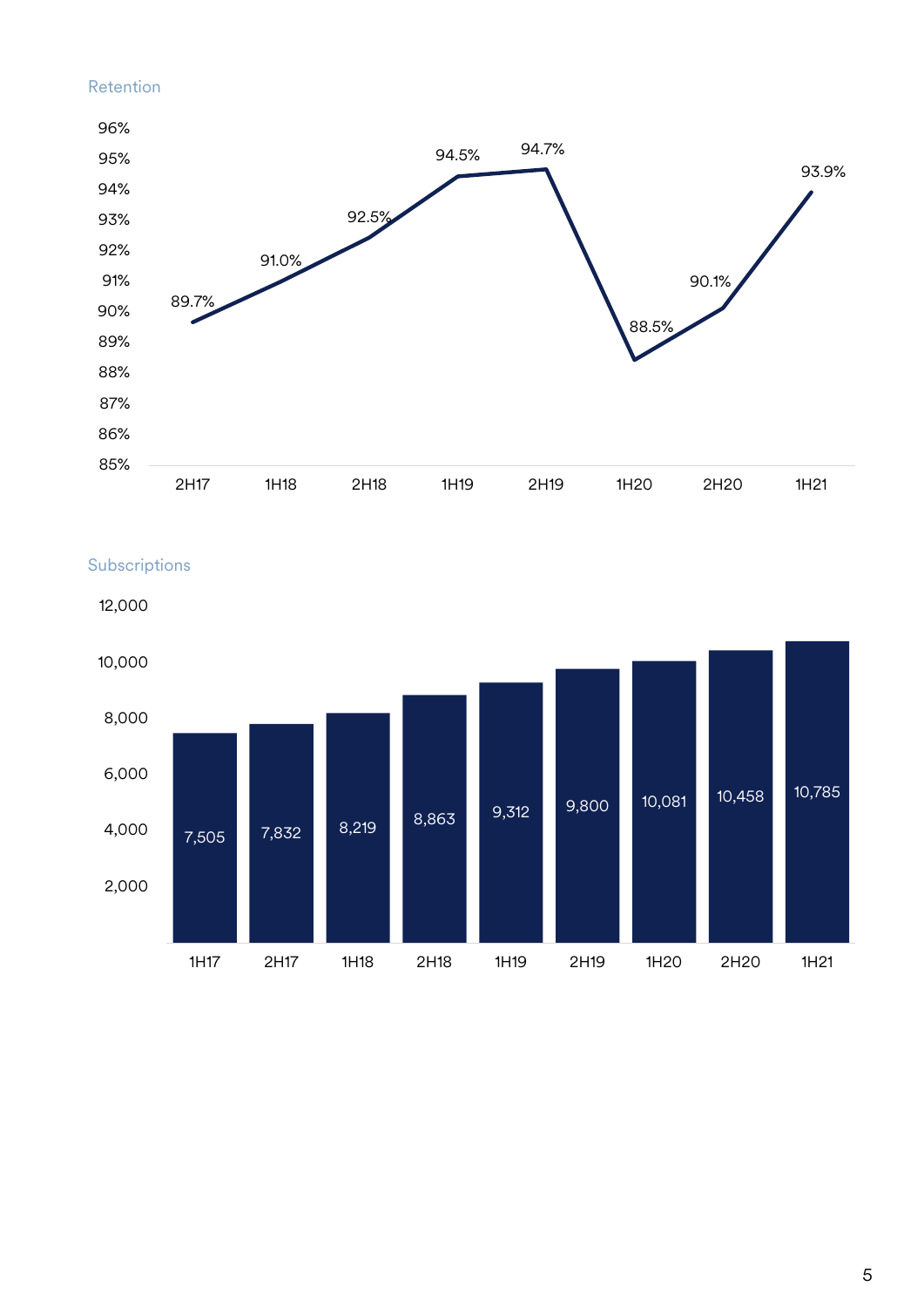#### Average Revenue Per Subscription

Group Average Revenue Per Subscription (ARPS) increased to \$10,402 (30 June 2020: \$10,178). This continued the upward trend in this metric, highlighting the increasing utility customers experience from the expanding set of content types provided by Nearmap.



#### Gross Margin (pre-capitalisation)

Gross Margin (pre-capitalisation) has increased to 77% reflecting the efficiency of the capture program as it supports a growing ACV portfolio.

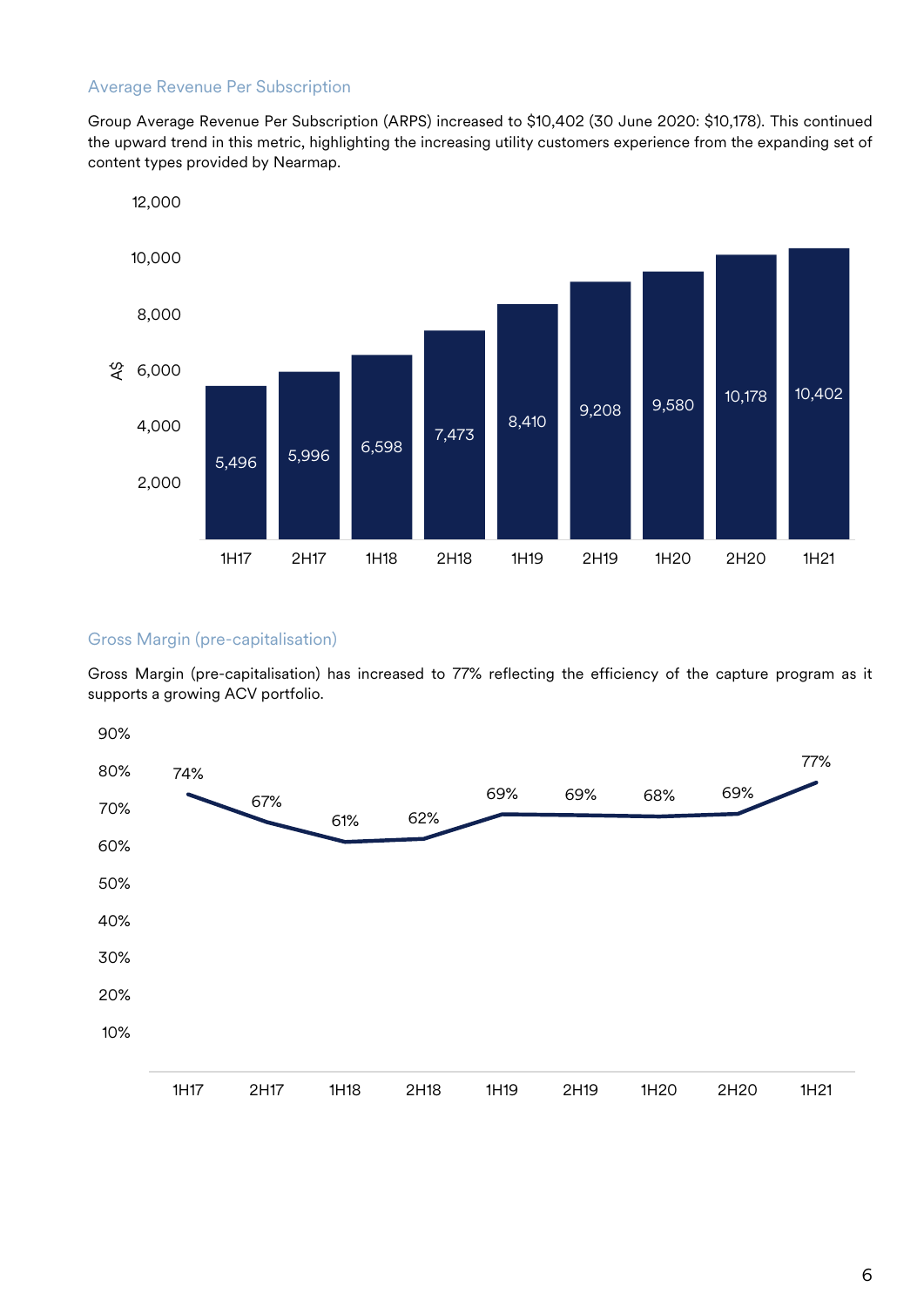#### Sales Team Contribution Ratio

Group Sales Team Contribution Ratio (STCR) increased to 86% in 1H21 (FY20: 54%), with strong returns from previous investments made in prior periods into Sales and Marketing initiatives, particularly in North America.



#### Group ACV portfolio at 31 December 2020 by industry segment (%)



The Group ACV portfolio is diversified across key focus industries with Insurance, Roofing and Government comprising 41% of the total portfolio (30 June 2020: 40%). See comments in NA section for more detail on Proof of Concept ACV.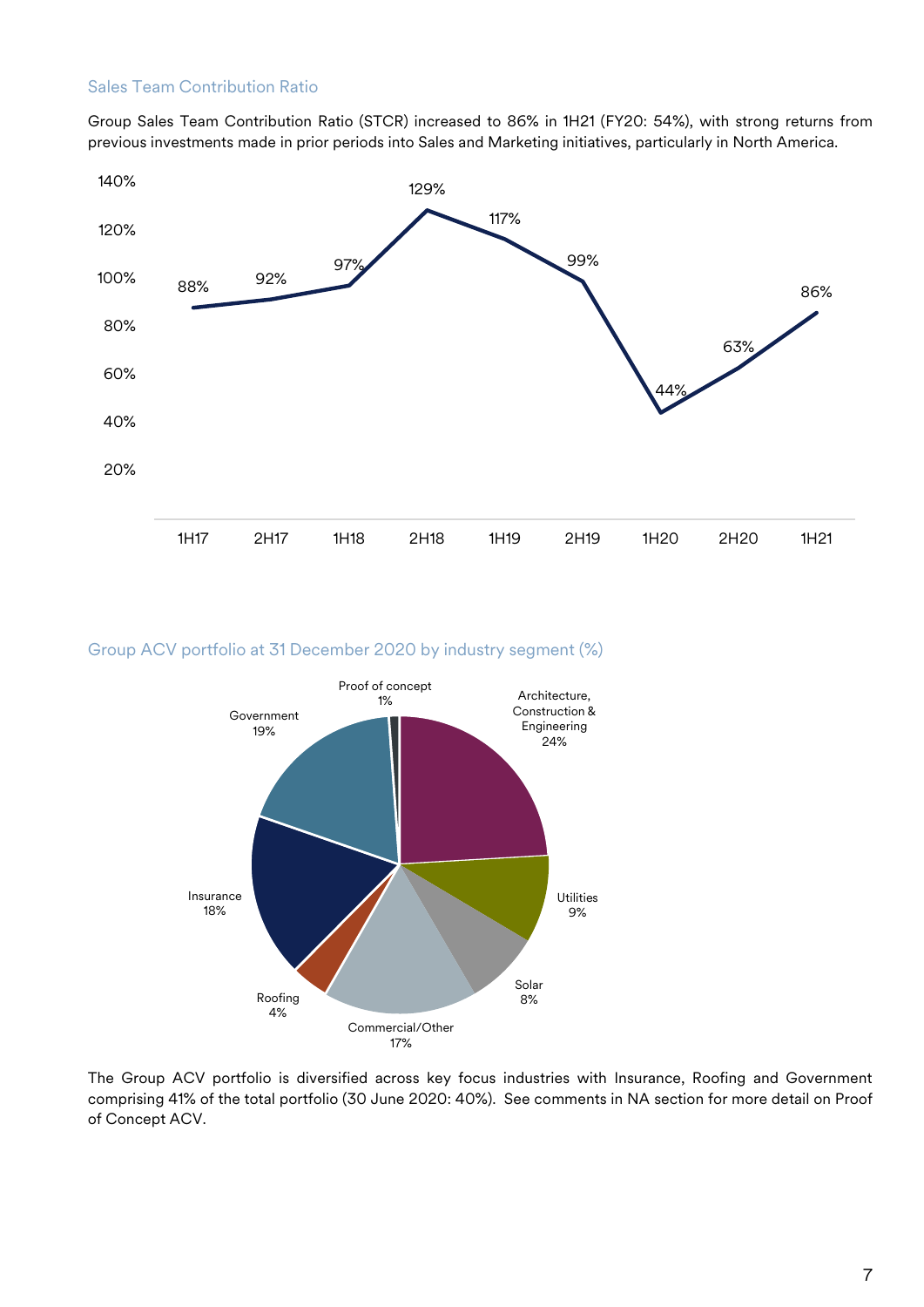#### Group ACV portfolio by subscription size



#### Group ACV portfolio by % of total portfolio

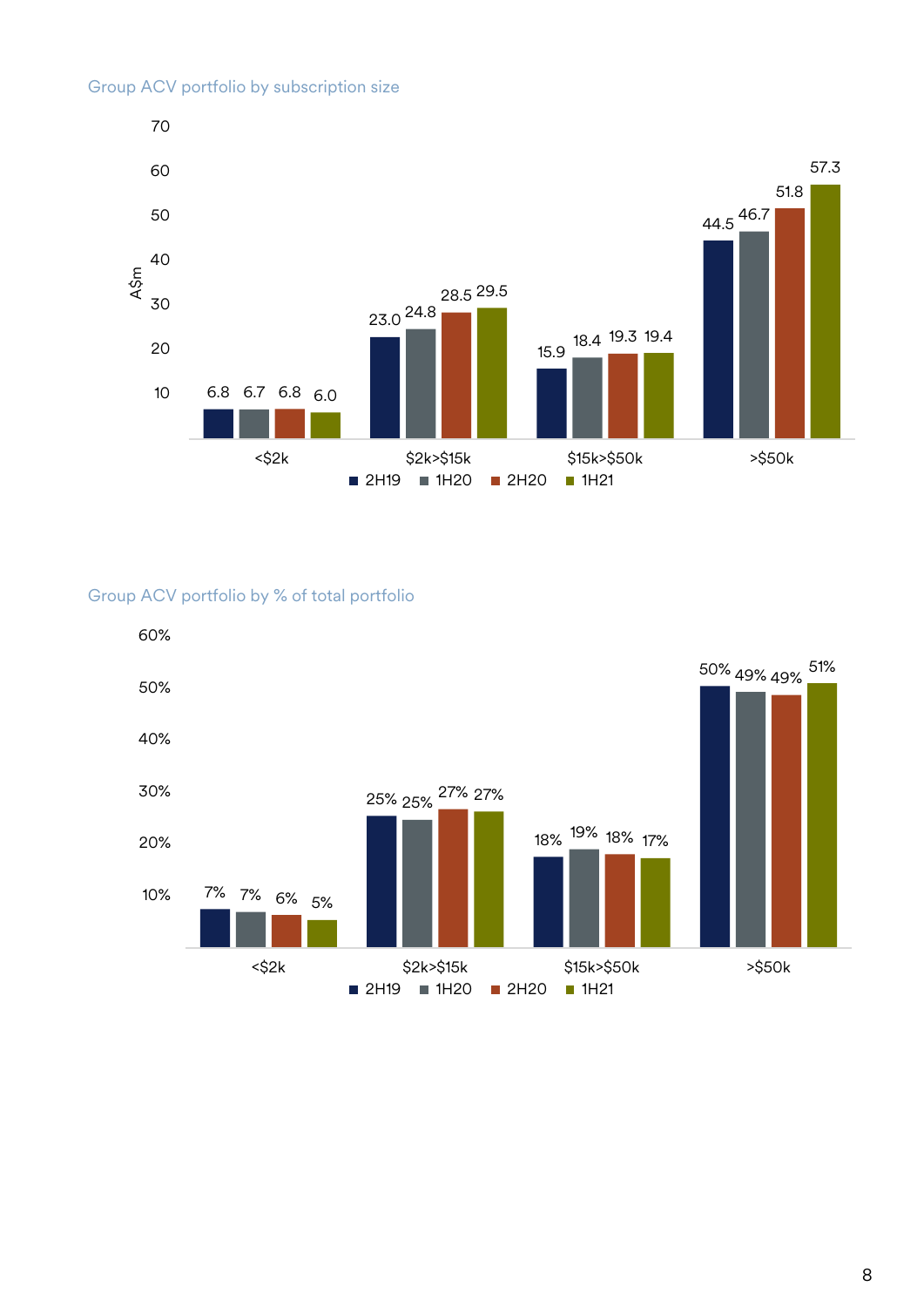## Other metrics (as a % of the overall portfolio)

|                         | $1H20$ $H21$ |         |
|-------------------------|--------------|---------|
| Top 10 customers        |              | 19% 19% |
| Multi year deals        |              | 42% 42% |
| Premium content 42% 59% |              |         |

## FTE Breakdown

#### As at 31 December 2020

|              |           | Sales and Technology and | <b>Business</b> |       |
|--------------|-----------|--------------------------|-----------------|-------|
| Region       | Marketing | Product                  | operations      | Group |
| ANZ          | 52        | 90                       | 63              | 205   |
| <b>NA</b>    | 63        |                          | 19              | 83    |
| <b>Total</b> | 115       | 91                       | 82              | 288   |

#### As at 30 June 2020

| Region       | Marketing | Sales and Technology and<br>Product | <b>Business</b><br>operations | Group |
|--------------|-----------|-------------------------------------|-------------------------------|-------|
| ANZ          | 52        | 92                                  | 58                            | 202   |
| <b>NA</b>    | 61        |                                     | 19                            | 82    |
| <b>Total</b> | 113       | 94                                  | 77                            | 284   |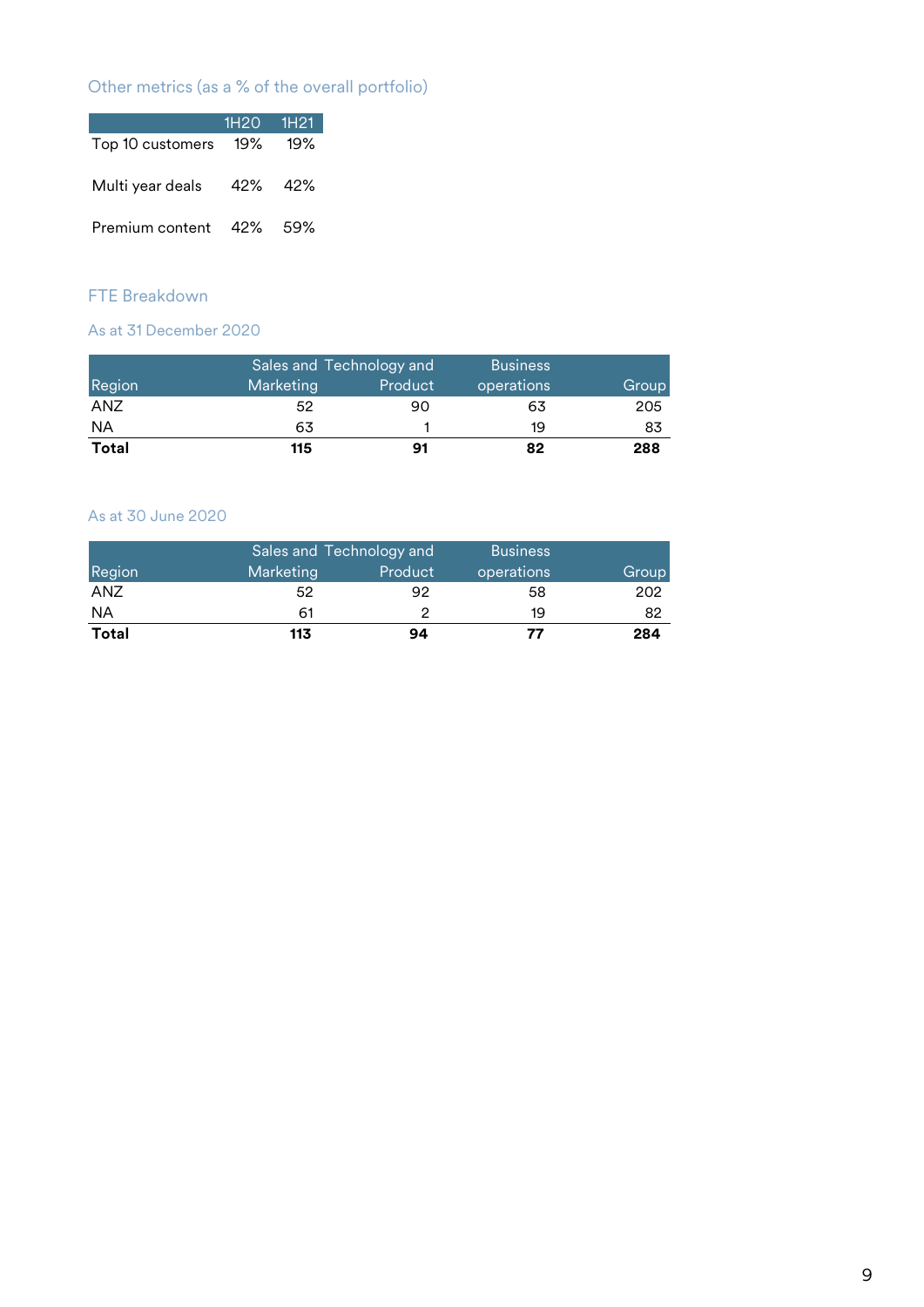# <span id="page-10-0"></span>North America segment

The NA segment is responsible for all sales and marketing efforts in the United States and Canada.

| US\$'000                              | 1H20               | 2H20              | <b>FY20</b>          | 1H21             | YoY % |
|---------------------------------------|--------------------|-------------------|----------------------|------------------|-------|
| <b>Opening ACV</b>                    | 22,683             | 24,949            | 22,683               | 28,788           | 27%   |
| New business                          | 4,016              | 3,070             | 7,086                | 1,991            | (50%) |
| Net upsell                            | 1,583              | 1,261             | 2,844                | 5,469            | 245%  |
| Churn                                 | (3,333)            | (492)             | (3,825)              | (1, 128)         | 66%   |
| Net incremental                       | 2,266              | 3,839             | 6,105                | 6,332            | 179%  |
| FX impact                             |                    |                   |                      | 9                |       |
| <b>Closing ACV</b>                    | 24,949             | 28,788            | 28,788               | 35,129           | 41%   |
| Retention (%)                         | 79.4%              | 83.1%             | 83.1%                | 93.5%            |       |
| <b>Opening subscriptions</b>          | 1,425              | 1,635             | 1,425                | 1,856            | 30%   |
| New business                          | 306                | 313               | 619                  | 278              | (9%)  |
| Churn                                 | (96)               | (92)              | (188)                | (105)            | (9%)  |
| <b>Closing subscriptions</b>          | 1,635              | 1,856             | 1,856                | 2,029            | 24%   |
| Closing ARPS (\$)                     | 15,260             | 15,511            | 15,511               | 17,313           | 13%   |
| Revenue                               | 11,444             | 12,997            | 24,441               | 15,693           | 37%   |
| Cash costs to capture                 | (6, 579)           | (6, 252)          | (12, 831)            | (4,665)          | 29%   |
| Storage, administration & other       | (1,546)            | (2,157)           | (3,703)              | (2,641)          | (71%) |
| Cost of revenue - pre-capitalisation  | (8, 125)           |                   | $(8,409)$ $(16,534)$ | (7,306)          | 10%   |
|                                       |                    |                   |                      |                  | 153%  |
| Gross margin - pre-capitalisation     | 3,319<br>29%       | 4,588<br>35%      | 7,907<br>32%         | 8,387<br>53%     |       |
| Gross margin (%) - pre-capitalisation |                    |                   |                      |                  |       |
| Direct sales and marketing costs      | (6,676)            | (6,647)           | (13, 323)            | (5,741)          | 14%   |
| Sales Team Contribution Ratio (%)     | 34%                | 58%               | 46%                  | 110%             |       |
| Indirect sales and marketing costs    | (2,613)            | (2,846)           | (5,459)              | (3,426)          | (31%) |
| Total sales & marketing cost          | (9,289)            | (9,493)           | (18, 782)            | (9,167)          | 1%    |
| Overheads                             | (3,673)            | (3, 564)          | (7,237)              | (3,291)          | 10%   |
| Capture cost amortisation             | (7, 914)           | (7,869)           | (15, 783)            | (7, 276)         | 8%    |
| Segment EBIT<br>Segment EBIT %        | (10, 978)<br>(96%) | (10,086)<br>(78%) | (21,064)<br>(86%)    | (6,682)<br>(43%) | 39%   |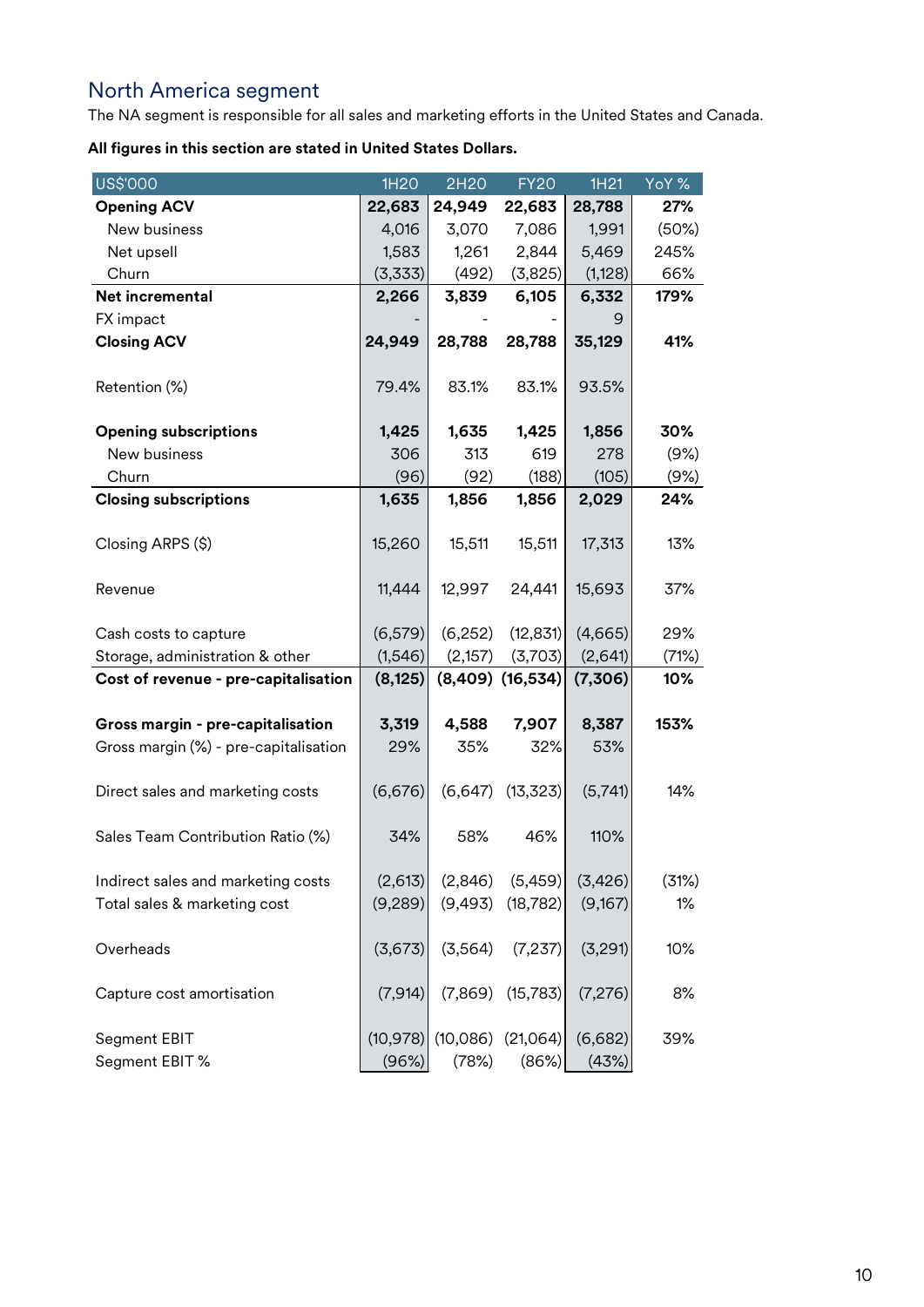#### NA ACV portfolio

During 1H21, the NA ACV portfolio increased US\$6.3m from US\$28.8m to US\$35.1m, representing 41% growth on pcp. This represents a record half for the NA business with growth in 1H21 greater than FY20.

The key components of this growth were:

- **New business** of US\$2.0m was underpinned by strong growth in medium-sized businesses, although overall new business performance was below pcp due to the impact of prevailing economic conditions on Enterprise customers.
- **Net upsell** of US\$5.5m shows a 245% increase on pcp and represents early validation of the increased focus on strategic verticals. There were several material upgrades to existing customer accounts reflecting the increased uptake of new content types and the growing relevance of Nearmap content to remote working solutions.
- **Customer portfolio retention** for the 12 months to 31 December 2020 was 93.5% (FY20: 83.1%). FY20 retention was skewed by two material churn events to customers in cyclical industries. The increase in retention reflects a return to normal levels and is evidence of the growing importance of Nearmap to existing customers.

#### Annual Contract Value

ACV grew by 41% to US\$35.1m (30 June 2020: US\$28.8m), representing strong 84% compound annual growth rate.



11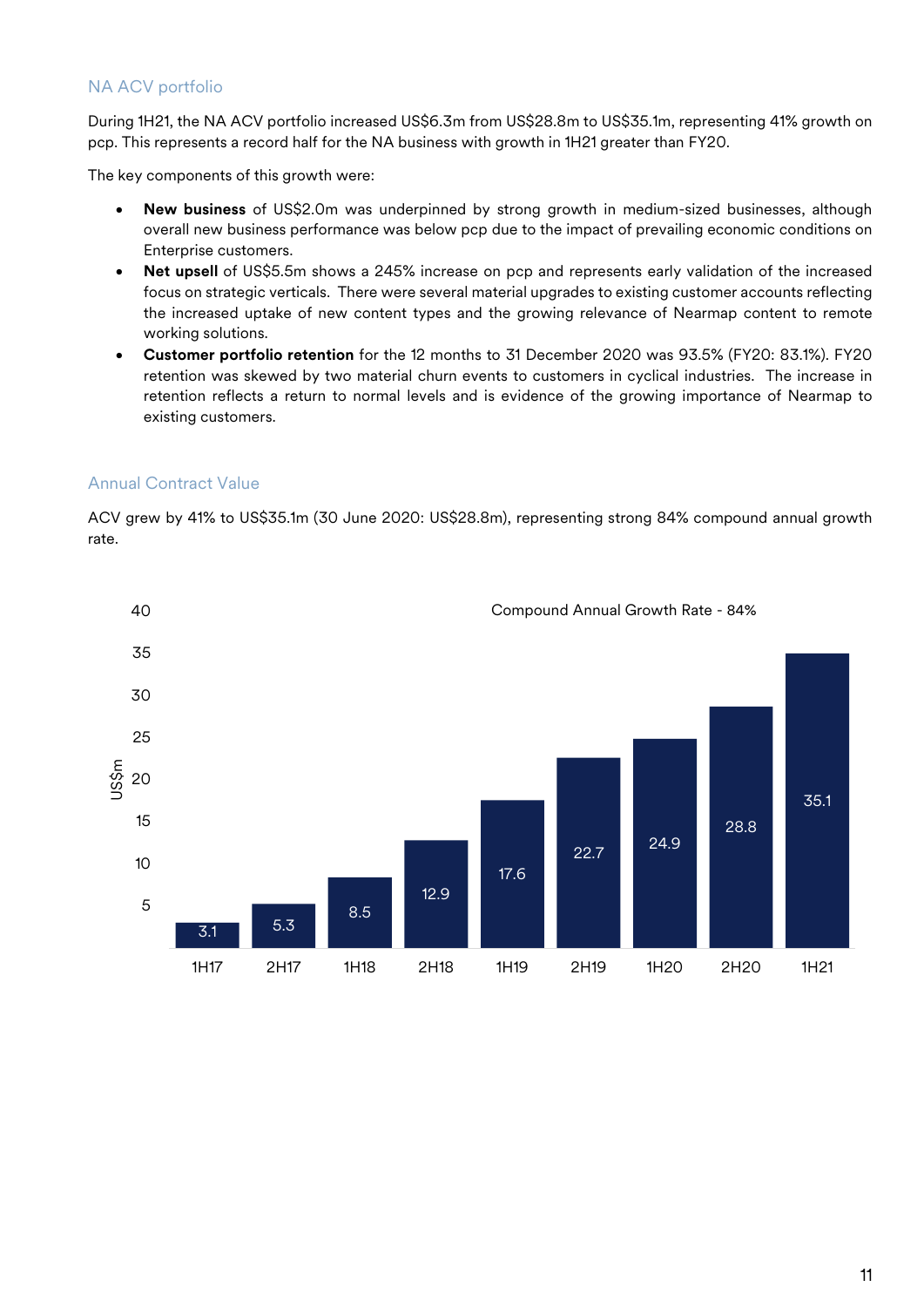#### Net incremental ACV



Retention

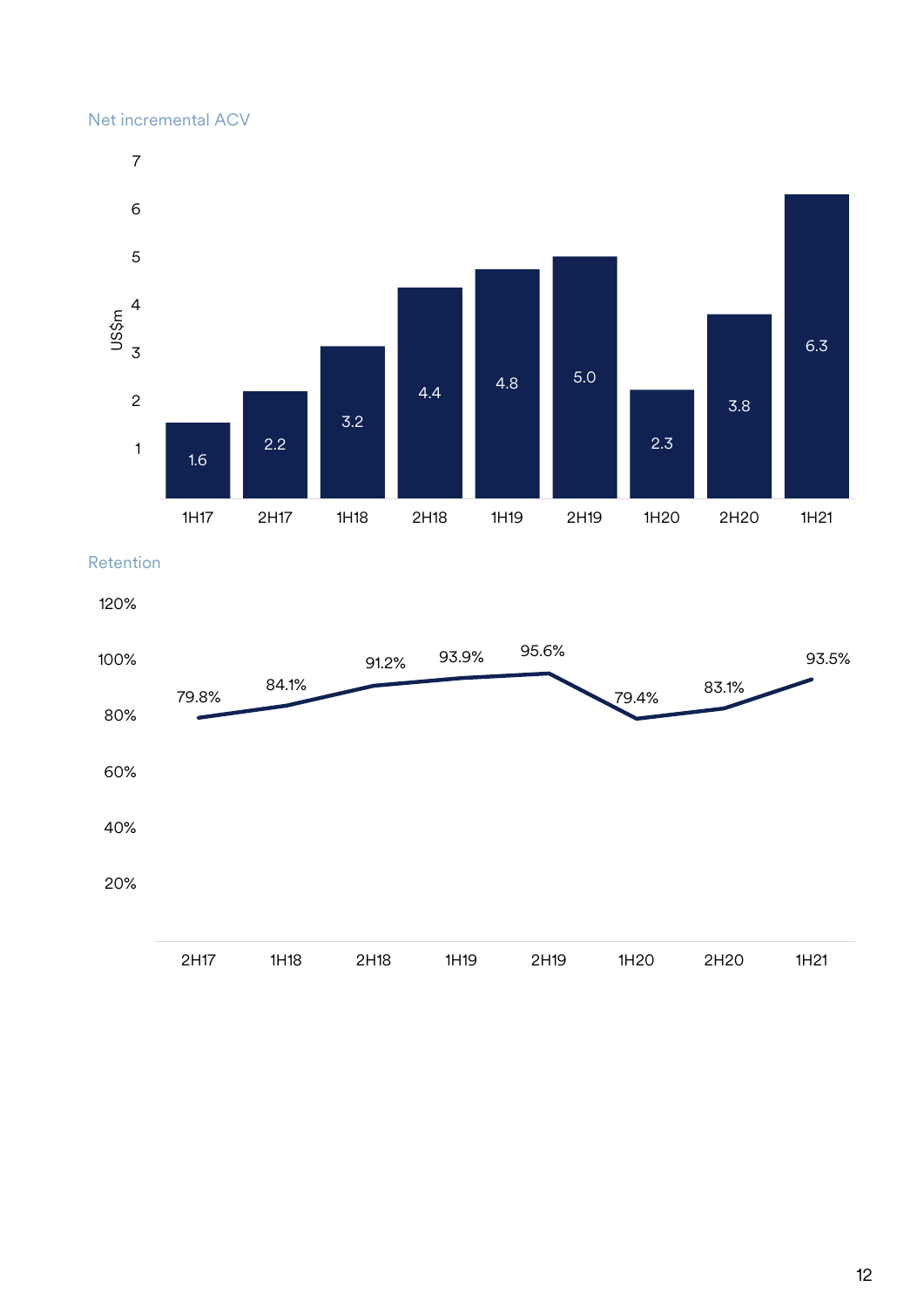#### Subscriptions

Subscriptions grew to >2,000 (30 June 2020: 1,856), a significant milestone for the North American business as the business further establishes itself as the industry leader in content provision served via a subscription business model.



#### Average Revenue Per Subscription

ARPS increased to US\$17,313 (30 June 2020: US\$15,511). This continued the upward trend in this metric in line with a strong period of growth and continues to highlight the increasing utility customers experience from the expanding set of content types provided by Nearmap.

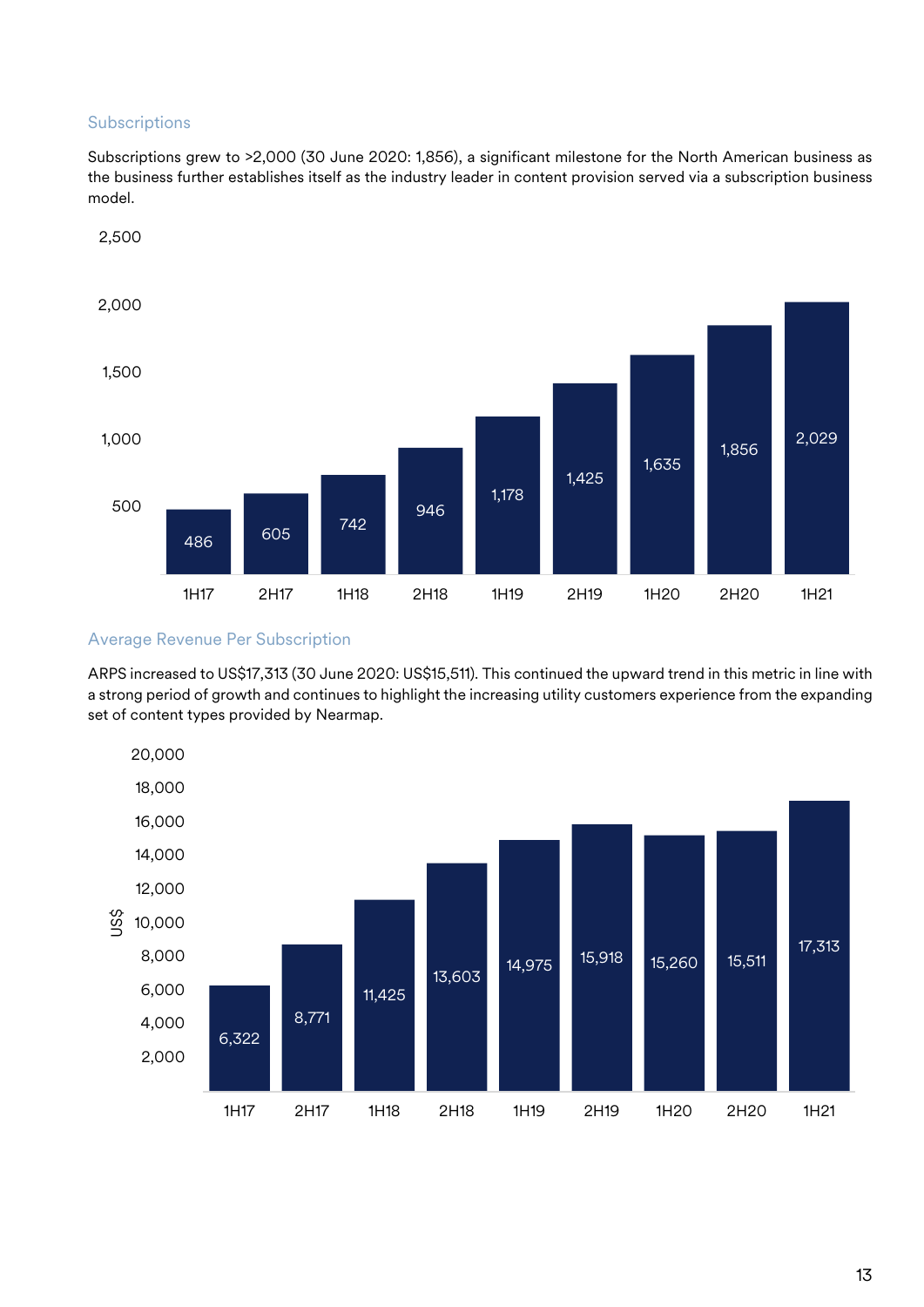#### Gross Margin (pre-capitalisation)

Gross Margin (pre-capitalisation) has increased to 53%. The operating leverage of the NA business is demonstrated by the growing ACV portfolio, served by a well-defined capture program.



#### Sales Team Contribution Ratio

STCR increased to 110% in 1H21 representing strong returns on investments previously made and further validating the focus on accelerating the growth opportunity in key industry verticals.

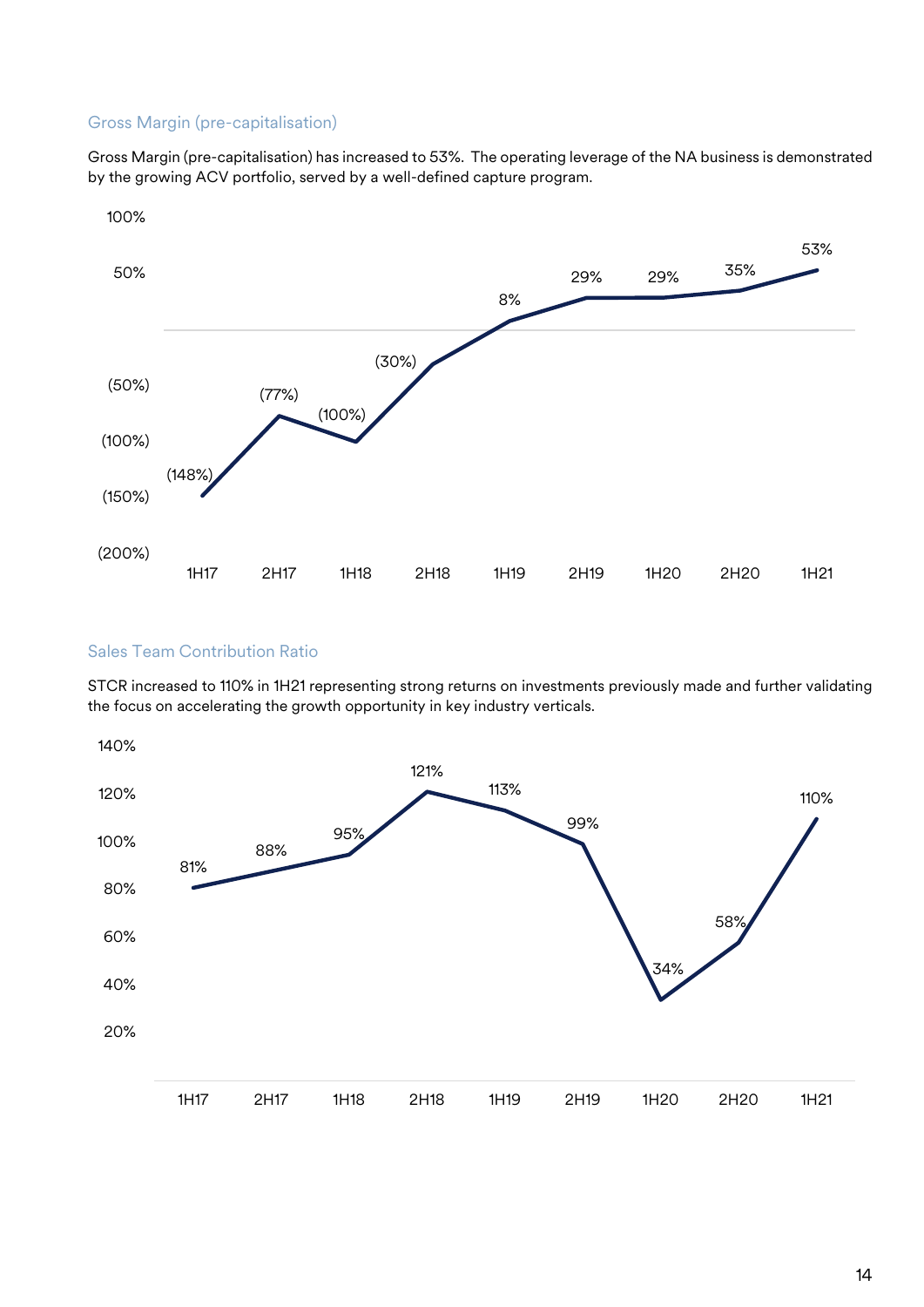#### ACV portfolio at 31 December 2020 by industry segment



The Group's three core industry verticals – Insurance, Roofing, Government – all contributed to the strong 1H21 performance and now comprise 69% of the NA portfolio. Proof of Concept ACV represents a one-year deal with an Enterprise client that is of a project nature. The outcome of the proof of concept phase will determine whether this becomes a longer-term opportunity.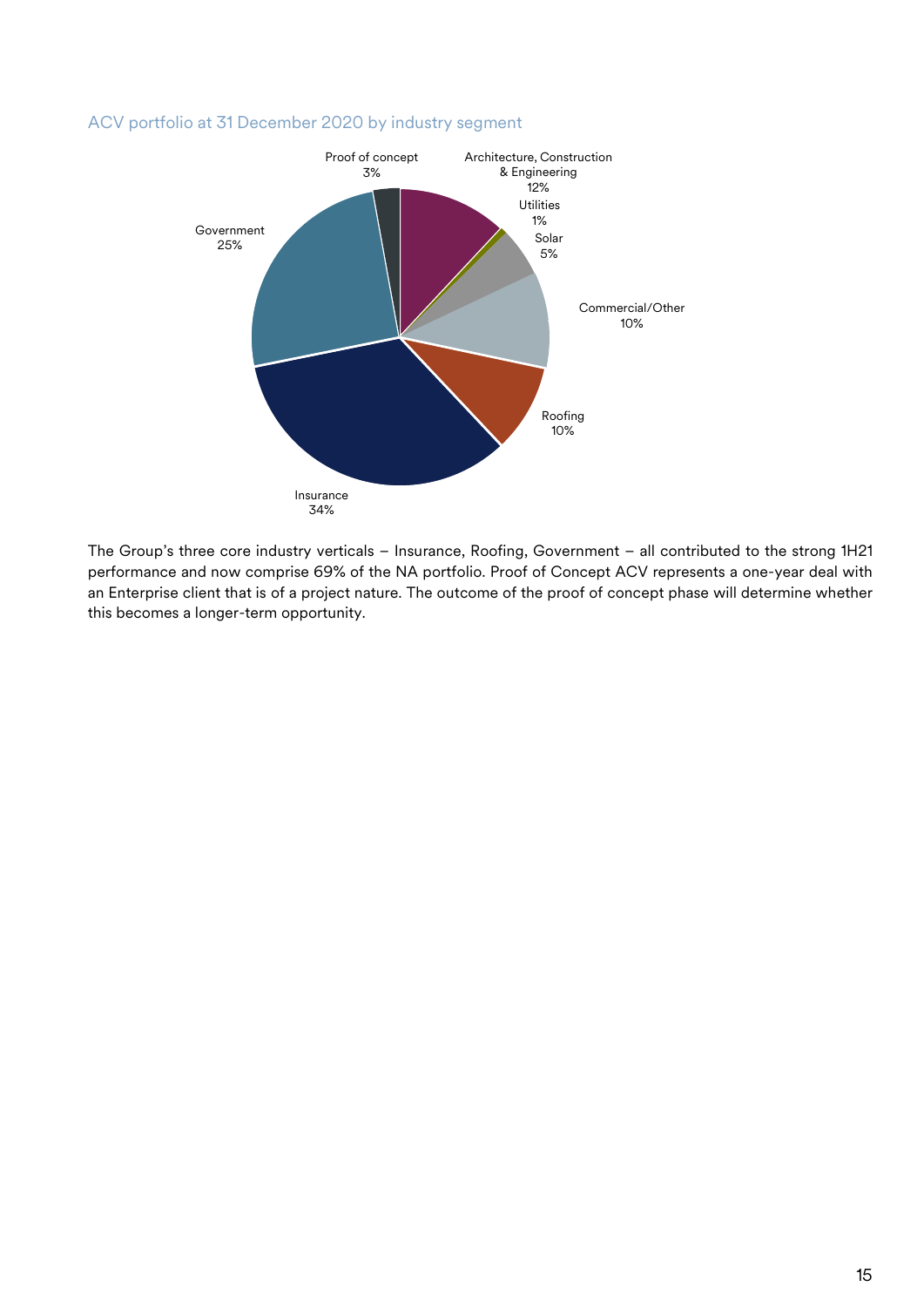

The chart shows a clear step-change in the Enterprise segment over the period, highlighting the inherent value and strategic significance of the Nearmap product suite in the identified core verticals. The focus will remain on growing both Enterprise customers whilst also addressing the significant opportunity that exists with small to medium businesses.



#### ACV portfolio by % of total portfolio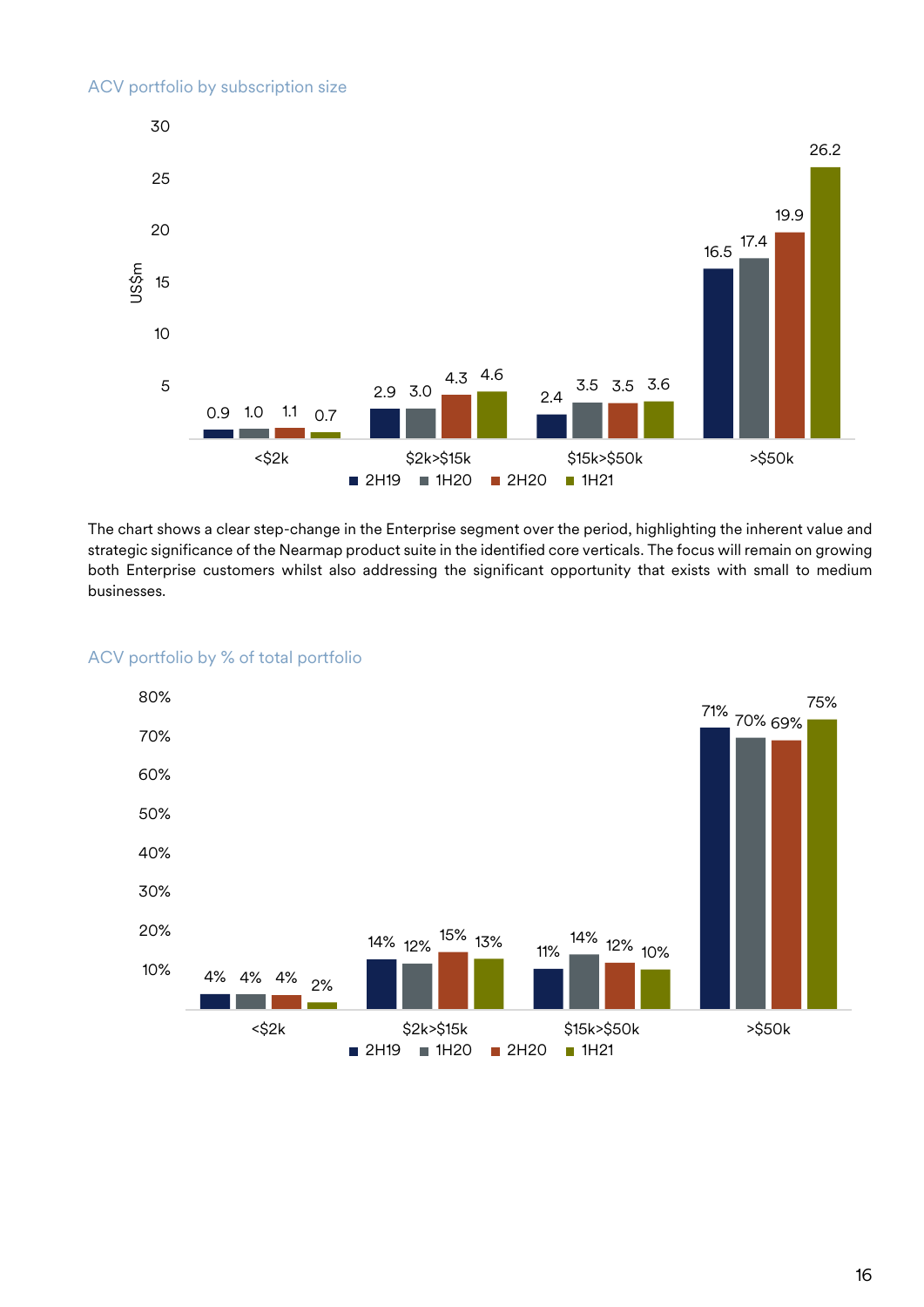# <span id="page-17-0"></span>Australia & New Zealand segment

The ANZ segment is responsible for all sales and marketing efforts in Australia & New Zealand.

| A\$'000                               | 1H20          | 2H <sub>20</sub> | <b>FY20</b>   | 1H <sub>21</sub> | YoY % |
|---------------------------------------|---------------|------------------|---------------|------------------|-------|
| <b>Opening ACV</b>                    | 57,896        | 60,965           | 57,896        | 64,490           | 11%   |
| New business                          | 2,851         | 2,971            | 5,822         | 2,317            | (19%) |
| Net upsell                            | 2,339         | 1,852            | 4,191         | 2,145            | (8%)  |
| Churn                                 | (2,122)       | (1,292)          | (3, 414)      | (2,373)          | (12%) |
| Net incremental                       | 3,068         | 3,531            | 6,599         | 2,089            | (32%) |
| FX Impact                             | 1             | (6)              | (5)           |                  |       |
| <b>Closing ACV</b>                    | 60,965        | 64,490           | 64,490        | 66,580           | 9%    |
| Retention (%)                         | 92.8%         | 94.1%            | 94.1%         | 94.0%            |       |
| <b>Opening subscriptions</b>          | 8,375         | 8,446            | 8,375         | 8,602            | 3%    |
| New business                          | 544           | 610              | 1,154         | 622              | 14%   |
| Churn                                 | (473)         | (454)            | (927)         | (468)            | 1%    |
| <b>Closing subscriptions</b>          | 8,446         | 8,602            | 8,602         | 8,756            | 4%    |
|                                       |               |                  |               |                  |       |
| Closing ARPS (\$)                     | 7,218         | 7,497            | 7,497         | 7,604            | 5%    |
| Revenue                               | 29,623        | 30,600           | 60,223        | 33,004           | 11%   |
| Cash costs to capture                 | (2,409)       | (1,881)          | (4,290)       | (1,702)          | 29%   |
| Storage, administration & other       | (453)         | (572)            | (1,025)       | (598)            | (32%) |
| Cost of revenue - pre-capitalisation  | (2,862)       | (2, 453)         | (5,315)       | (2,300)          | 20%   |
|                                       |               |                  |               |                  |       |
| Gross margin - pre-capitalisation     | 26,761        | 28,147           | 54,908        | 30,704           | 15%   |
| Gross margin (%) - pre-capitalisation | 90%           | 92%              | 91%           | 93%              |       |
| Direct sales and marketing costs      | (4,461)       | (4, 445)         | (8,906)       | (4,049)          | 9%    |
| Sales Team Contribution Ratio (%)     | 69%           | 79%              | 74%           | 52%              |       |
| Indirect sales and marketing costs    | (2,456)       | (3,422)          | (5,878)       | (4, 345)         | (77%) |
| Total sales & marketing cost          | (6, 917)      | (7, 867)         | (14, 784)     | (8,394)          | (21%) |
| Overheads                             | (6,580)       | (6,307)          | (12, 887)     | (5,383)          | 18%   |
| Capture cost amortisation             | (3,050)       | (2,950)          | (6,000)       | (2,376)          | 22%   |
| Segment EBIT<br>Segment EBIT %        | 12,623<br>43% | 12,904<br>42%    | 25,527<br>42% | 16,253<br>49%    | 29%   |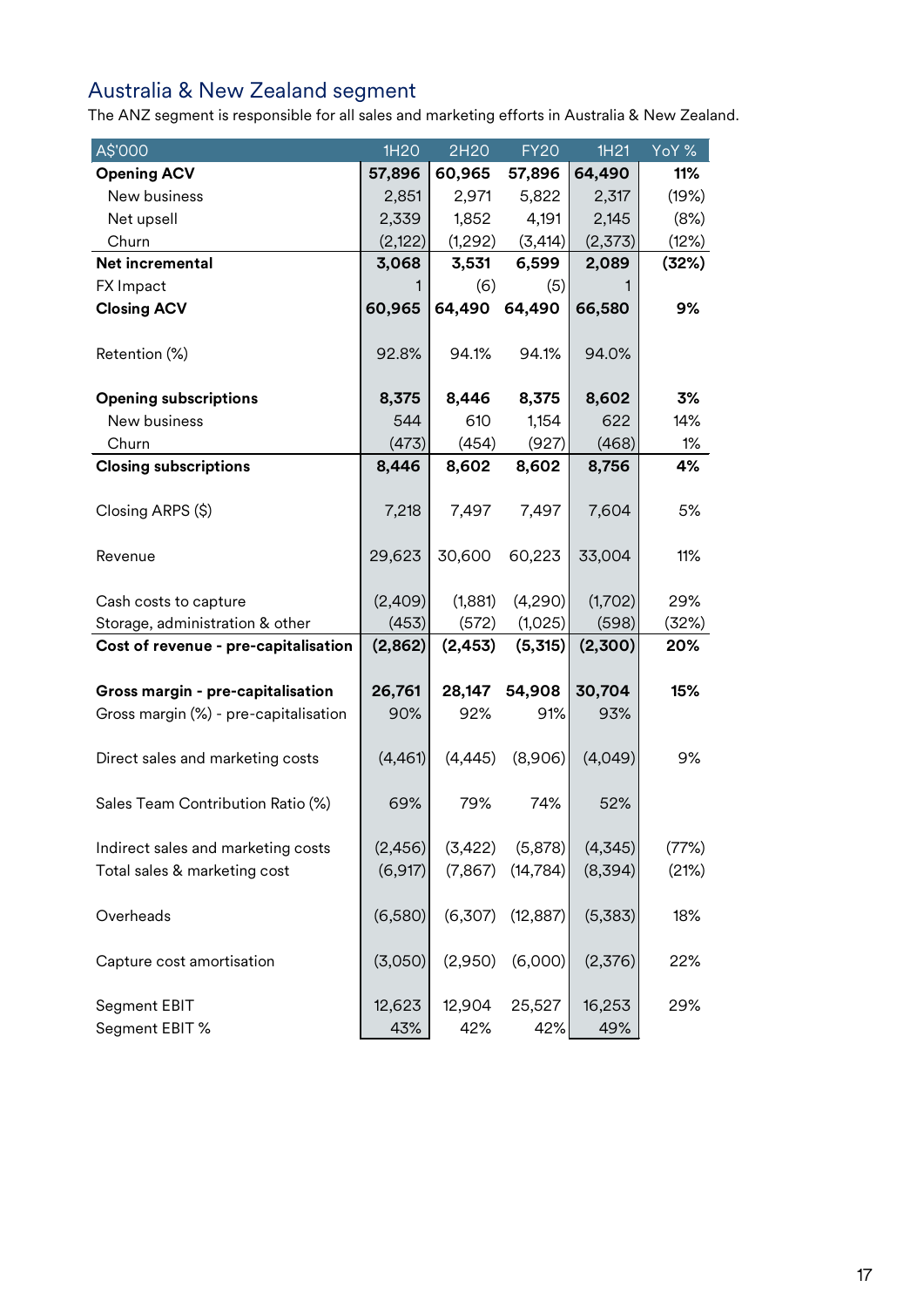#### ANZ ACV portfolio

During 1H21, the ANZ ACV portfolio increased from \$64.5m to \$66.6m. Incremental ACV growth of \$2.1m was impacted by two Enterprise downgrade events and, excluding these, ACV growth would have been similar to pcp.

The key components of 1H21 growth were:

- **New business** of \$2.3m showed the continued penetration of the addressable market in Australia and New Zealand. Growth in small and medium-sized businesses continued to be strong as many businesses adapted to working remotely. The slowdown versus pcp was reflective of lower growth through Enterprise customers reflecting macroeconomic conditions and internal execution issues.
- Net upsell of \$2.1m extrapolates to 7% expansion of the existing portfolio over a twelve month period, demonstrating strong resilience and utility of Nearmap content through the enabling of effective remote working for customers and their businesses. Splitting net upsell into its component parts, upgrades to existing customer subscriptions remained strong. However, 1H21 was impacted by two downgrades to Enterprise accounts reflecting business restructuring and adverse economic conditions. In these situations, Nearmap's primary focus is to ensure the impact to customers is minimised by enabling continued access to Nearmap content, with a view to the long-term relationship.
- **Customer portfolio retention** for the 12 months to 31 December 2020 was 94.0% (FY20: 94.1%). Stable retention through a period of economic uncertainty highlights the deeply embedded nature of Nearmap in customer workflows and the growing relevance to customers of the expanded Nearmap product and content suite.



#### Annual Contract Value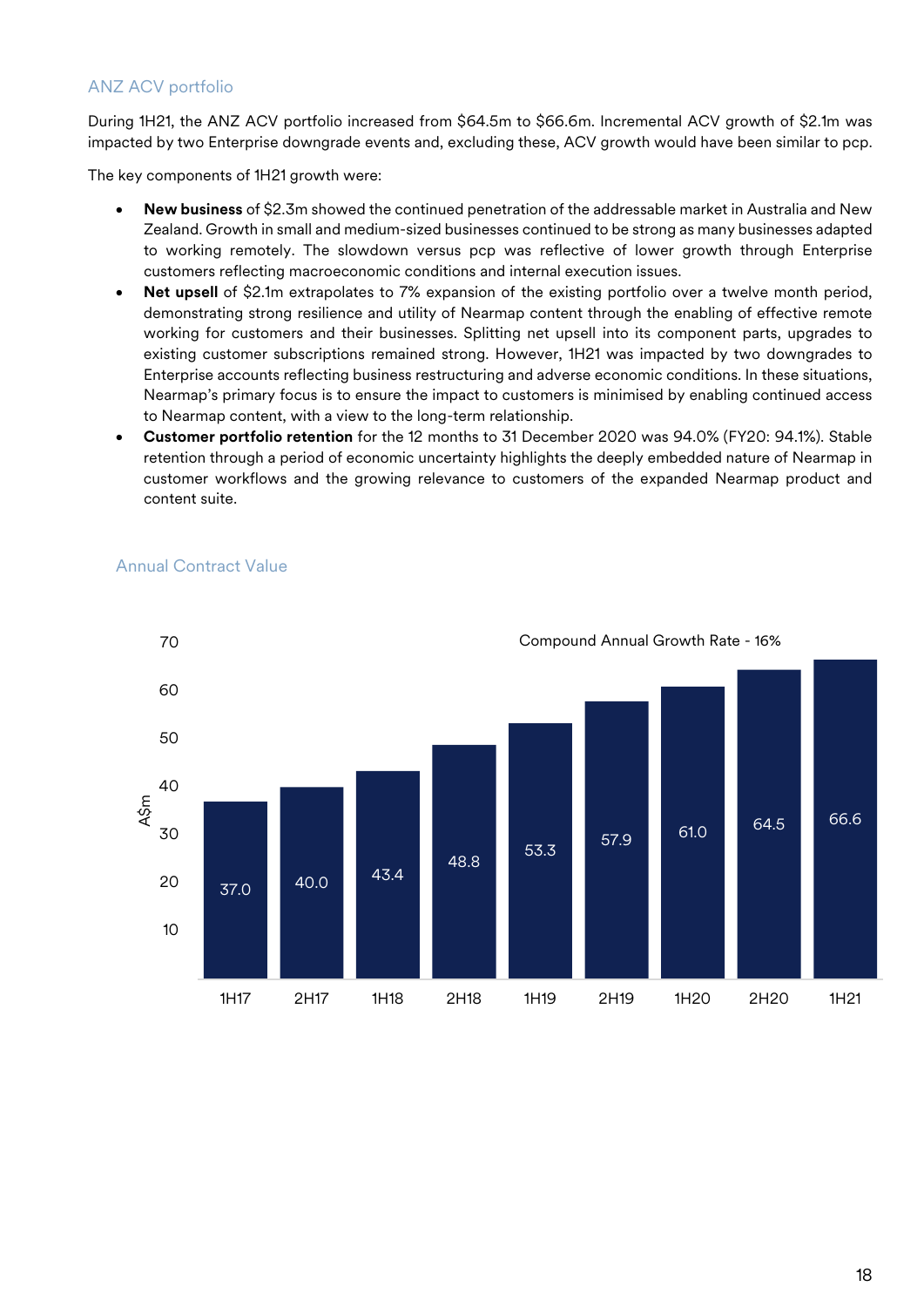

Retention

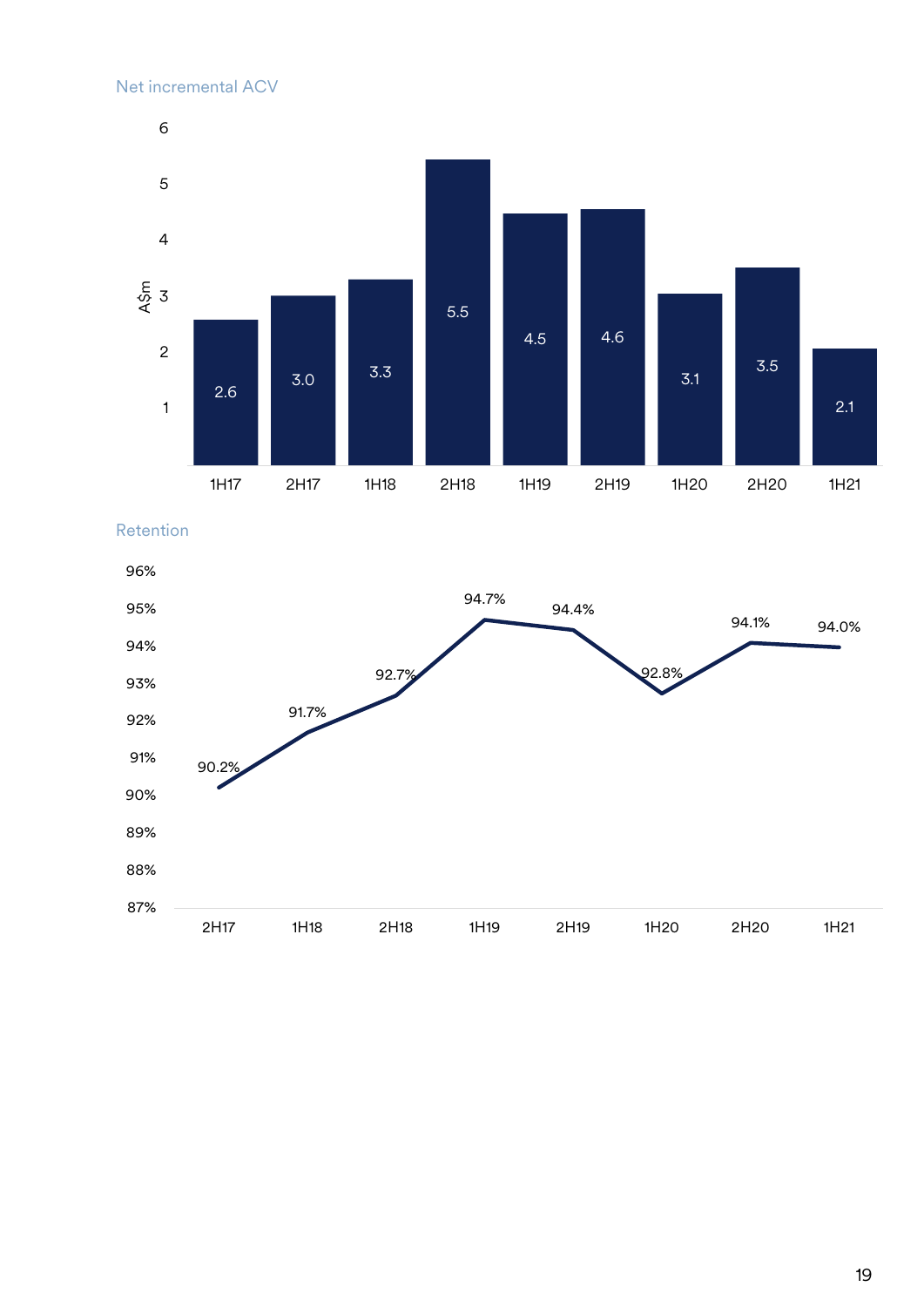#### **Subscriptions**

Subscriptions increased to 8,756 (30 June 2020: 8,602) highlighting the continued effectiveness of customer acquisition strategies over the period and the deeper penetration into the addressable market.



#### Average Revenue Per Subscription

ARPS increased to \$7,604 (30 June 2020: \$7,497). The upward trend in this metric highlights the increased utility and economic value that the expanded content types bring to both new and existing customers.

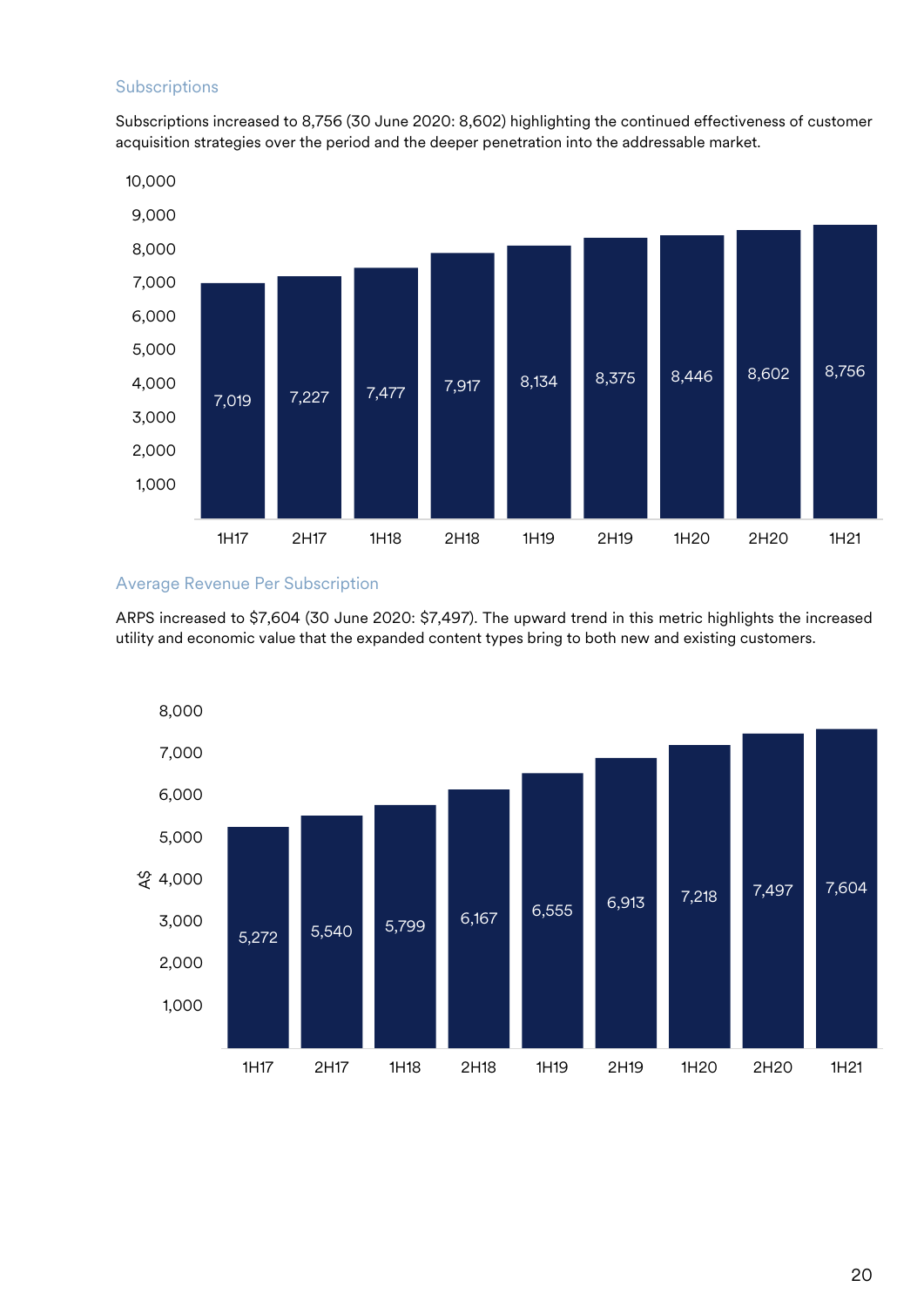#### Gross Margin (pre-capitalisation)

Gross Margin (pre-capitalisation) remains >90% reflecting the operating leverage of a growing revenue base against a consistent capture program.



#### Sales Team Contribution Ratio

STCR decreased to 52% in 1H21 (FY20: 74%), reflecting the higher than normal downgrade events in 1H21.

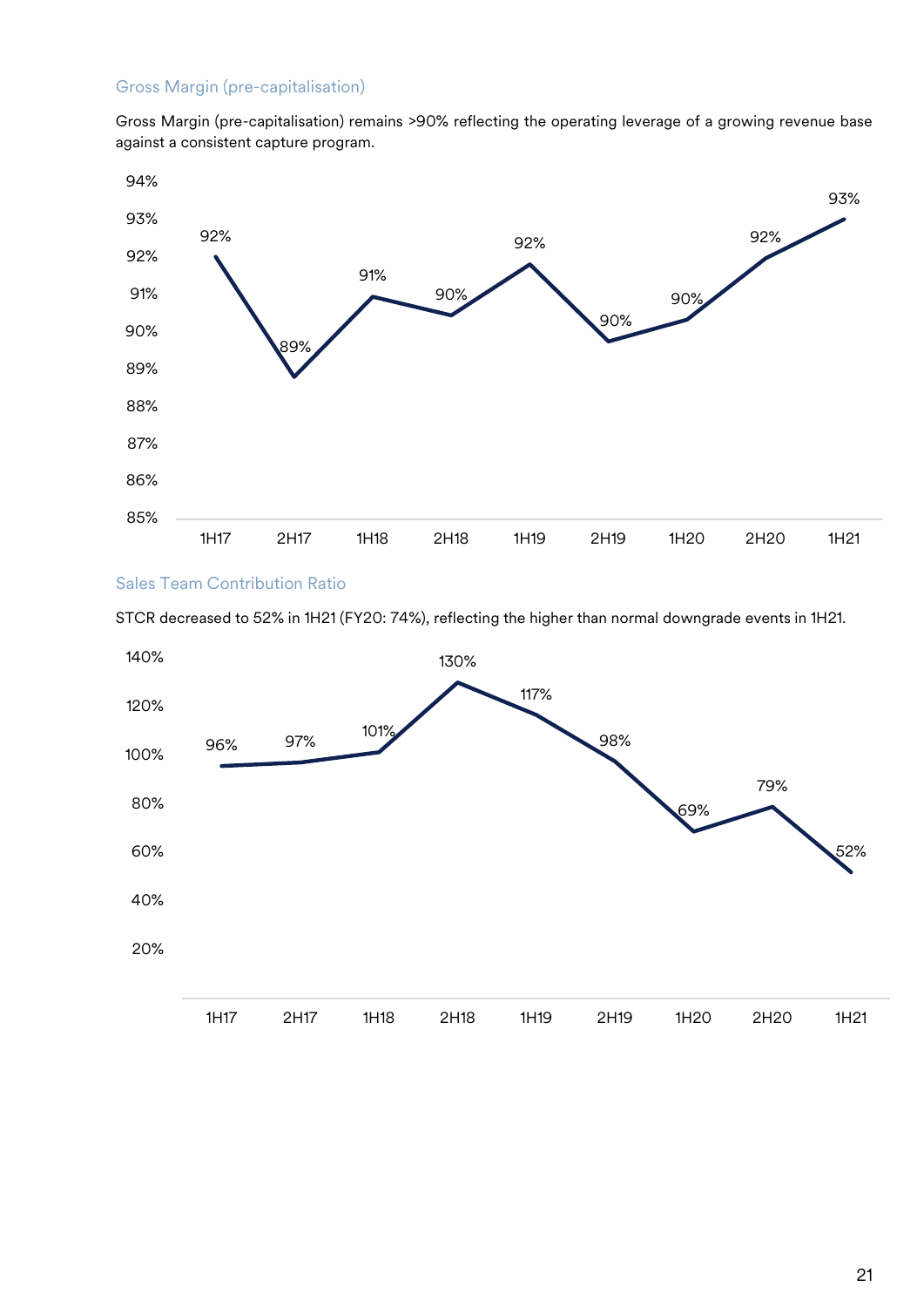## ACV portfolio at 31 December 2020 by industry segment



Portfolio diversification is broadly consistent with prior periods across the Group's core industry verticals.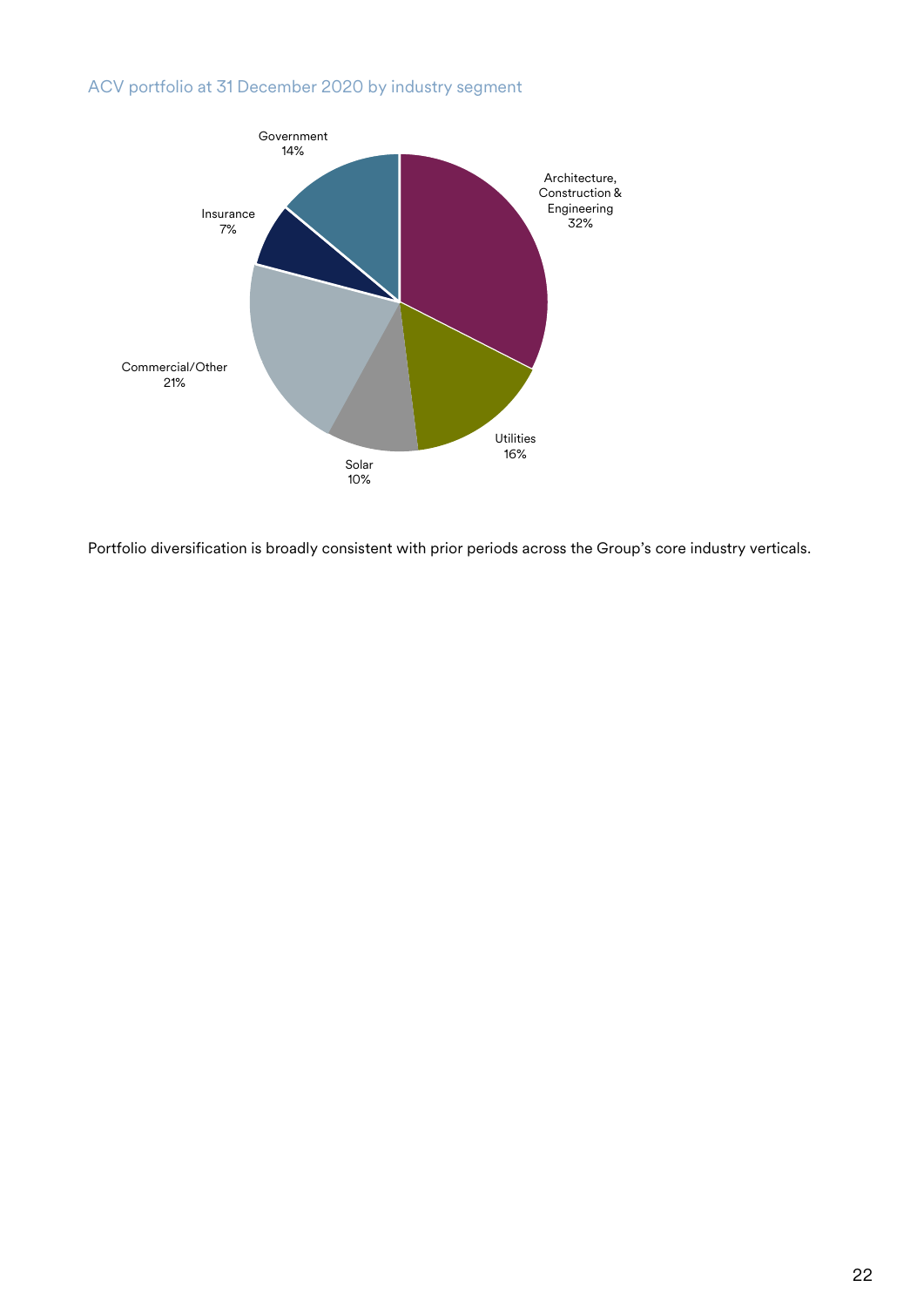

#### ACV portfolio by % of total portfolio



The ACV portfolio is diversified across a range of businesses in size, with subscriptions to small and medium businesses (subscriptions below \$15,000 p.a.) representing 43% of the portfolio at 31 December 2020, and those to Enterprise customers (subscriptions greater than \$15,000 p.a.) being 57%.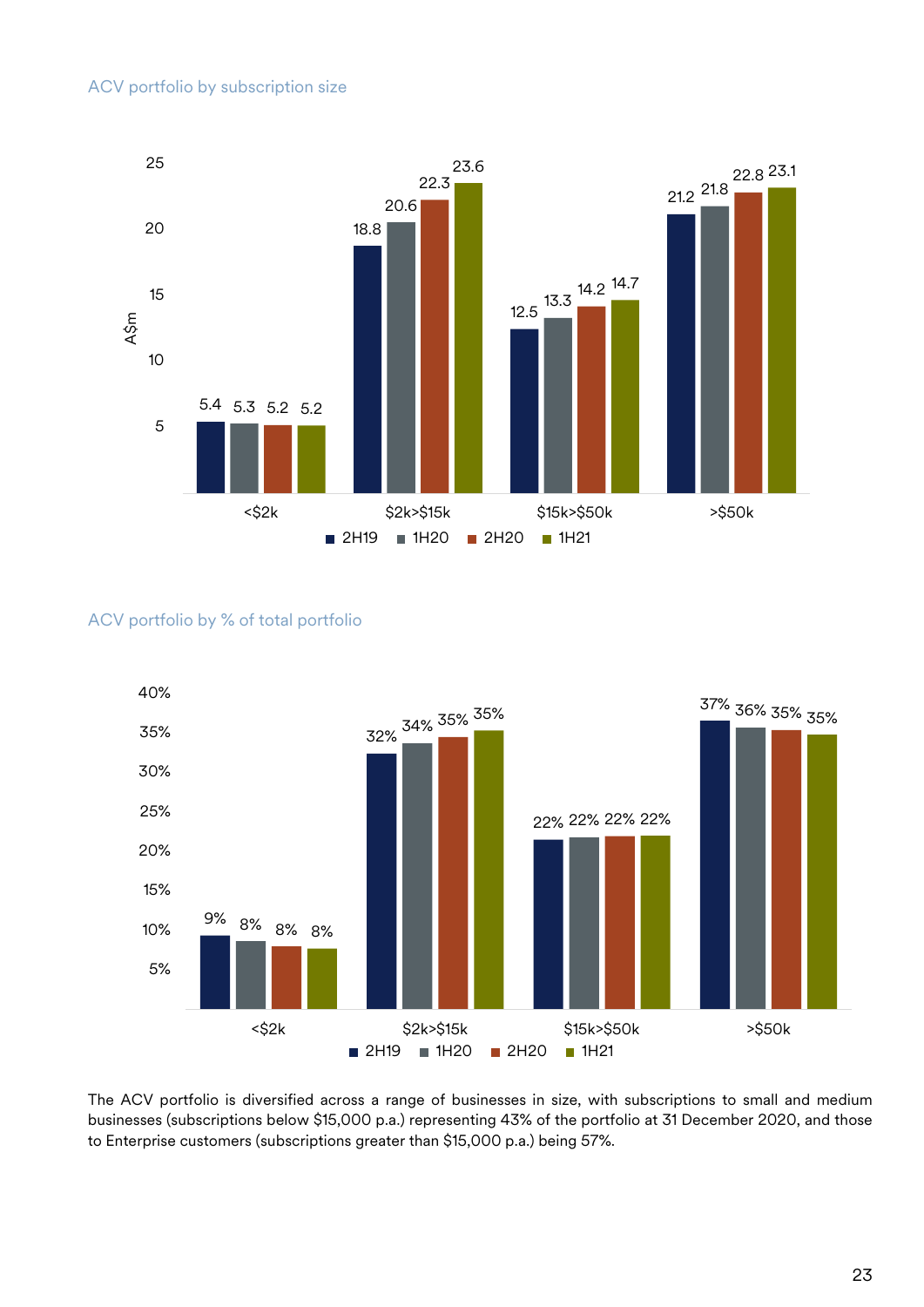# <span id="page-24-0"></span>Segment performance

The segment results for the business for 1H21 (with 1H20 as a comparative) are set out in the tables below, with individual segment operational performance set out further in the pages following.

The NA segment discussion is presented in USD, and these USD results have been converted to AUD at the applicable exchange rates for each period.

#### Segment Performance

|                                           |            |           | 1H21        |              | US\$'000  |
|-------------------------------------------|------------|-----------|-------------|--------------|-----------|
| A\$'000                                   | <b>ANZ</b> | <b>NA</b> | Unallocated | <b>Total</b> | <b>NA</b> |
|                                           |            |           |             |              |           |
| Revenue                                   | 33,004     | 21,714    |             | 54,718       | 15,693    |
| <b>Total revenue</b>                      | 33,004     | 21,714    |             | 54,718       | 15,693    |
|                                           |            |           |             |              |           |
| Capture cost amortisation                 | (2,376)    | (10,079)  |             | (12, 455)    | (7,276)   |
| Storage, administration & other           | (598)      | (3,655)   |             | (4,253)      | (2,641)   |
| <b>Total cost of revenue</b>              | (2, 974)   | (13, 734) |             | (16, 708)    | (9, 917)  |
| <b>Gross profit</b>                       | 30,030     | 7,980     |             | 38,010       | 5,776     |
| Gross margin %                            | 91%        | 37%       |             | 69%          | 37%       |
| Direct sales & marketing                  | (4,049)    | (7,895)   |             | (11, 944)    | (5,741)   |
| Indirect sales & marketing                | (4, 345)   | (4,716)   |             | (9,061)      | (3,426)   |
| Total sales & marketing cost              | (8,394)    | (12, 611) |             | (21,005)     | (9,167)   |
| General & administration                  | (4, 171)   | (3,663)   | (8,596)     | (16, 430)    | (2,629)   |
| Overhead depreciation                     | (1,212)    | (915)     | (891)       | (3,018)      | (662)     |
| Other income                              |            |           | 694         | 694          |           |
| Interest expense                          |            |           | (301)       | (301)        |           |
| <b>Total general &amp; administration</b> | (5,383)    | (4, 578)  | (9,094)     | (19, 055)    | (3,291)   |
| <b>Segment contribution</b>               | 16,253     | (9,209)   | (9,094)     | (2,050)      | (6,682)   |
|                                           |            |           |             |              |           |
| Amortisation & depreciation               |            |           |             | (7, 482)     |           |
| Foreign exchange                          |            |           |             | (1,273)      |           |
| Loss before tax                           |            |           |             | (10, 805)    |           |
| Income tax benefit                        |            |           |             | 1,419        |           |
| Loss after tax                            |            |           |             | (9,386)      |           |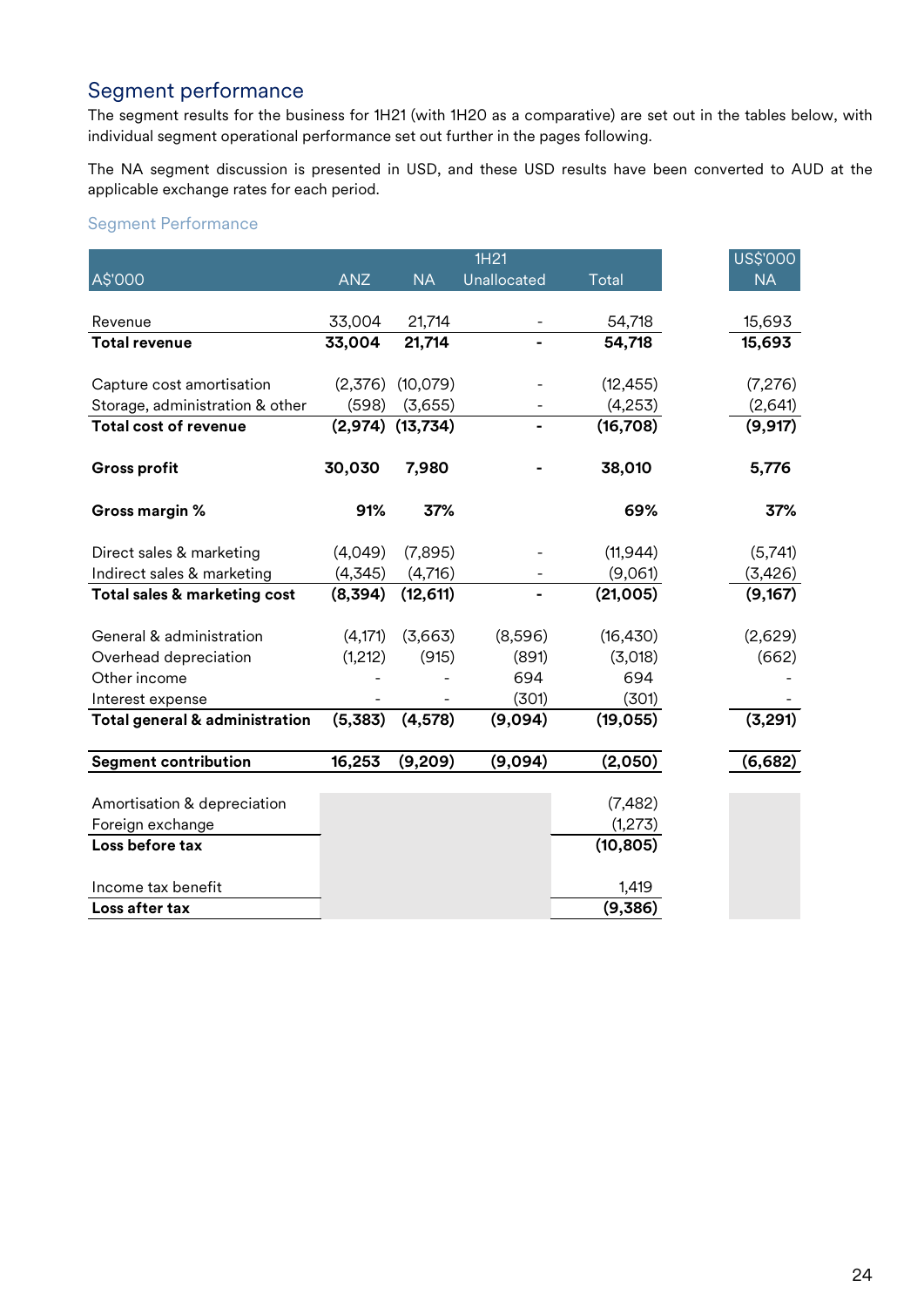|                                           |            |           | 1H20        |                  | US\$'000  |
|-------------------------------------------|------------|-----------|-------------|------------------|-----------|
| A\$'000                                   | <b>ANZ</b> | <b>NA</b> | Unallocated | <b>Total</b>     | <b>NA</b> |
|                                           |            |           |             |                  |           |
| Revenue                                   | 29,623     | 16,724    |             | 46,347           | 11,444    |
| <b>Total revenue</b>                      | 29,623     | 16,724    |             | 46,347           | 11,444    |
|                                           |            |           |             |                  |           |
| Capture cost amortisation                 | (3,050)    | (11, 563) |             | (14, 613)        | (7, 914)  |
| Storage, administration & other           | (453)      | (2, 257)  |             | (2,710)          | (1,546)   |
| <b>Total cost of revenue</b>              | (3,503)    | (13, 820) |             | (17, 323)        | (9,460)   |
| <b>Gross profit</b>                       | 26,120     | 2,904     |             | 29,024           | 1,984     |
| Gross margin %                            | 88%        | 17%       |             | 63%              |           |
| Direct sales & marketing                  | (4,461)    | (9,759)   |             | (14, 220)        | (6,676)   |
| Indirect sales & marketing                | (2,456)    | (3,818)   |             | (6,274)          | (2,613)   |
| Total sales & marketing cost              | (6, 917)   | (13, 577) |             | (20, 494)        | (9, 289)  |
|                                           |            |           |             |                  |           |
| General & administration                  | (5,619)    | (4,698)   | (9,720)     | (20, 037)        | (3, 171)  |
| Overhead depreciation                     | (961)      | (731)     | (691)       | (2,383)          | (502)     |
| Other income                              |            |           | 615         | 615              |           |
| Interest expense                          |            |           | (317)       | (317)            |           |
| <b>Total general &amp; administration</b> | (6,580)    | (5, 429)  | (10, 113)   | (22, 122)        | (3,673)   |
| <b>Segment contribution</b>               | 12,623     | (16, 102) | (10, 113)   | (13, 592)        | (10, 978) |
|                                           |            |           |             |                  |           |
| Amortisation & depreciation               |            |           |             | (5, 130)         |           |
| Foreign exchange                          |            |           |             | (489)            |           |
| Loss before tax                           |            |           |             | (19, 211)        |           |
|                                           |            |           |             |                  |           |
| Income tax benefit<br>Loss after tax      |            |           |             | 604<br>(18, 607) |           |
|                                           |            |           |             |                  |           |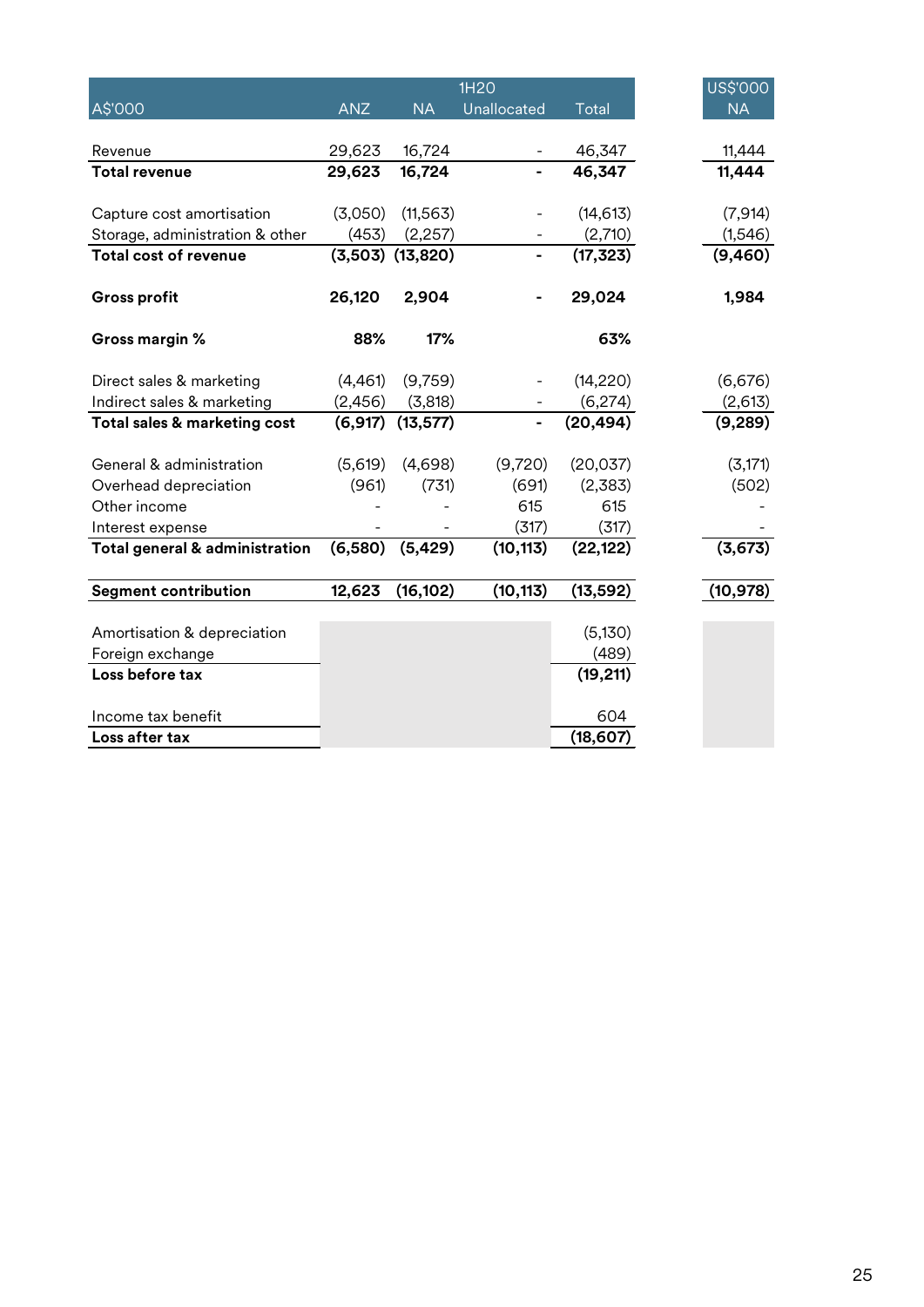# <span id="page-26-0"></span>Technology and Product

| A\$'000                                                   | 1H <sub>20</sub> | 2H <sub>20</sub>             | <b>FY20</b> | 1H <sub>21</sub> | YoY % |
|-----------------------------------------------------------|------------------|------------------------------|-------------|------------------|-------|
| <b>Technology &amp; product</b>                           |                  |                              |             |                  |       |
| Development capex                                         | (10, 824)        | (7,383)                      | (18, 207)   | (6, 132)         | 43%   |
| Maintenance opex                                          | (8,681)          | (8,452)                      | (17, 133)   | (8,082)          | 7%    |
| Total                                                     |                  | $(19,505)$ (15,835) (35,340) |             | (14, 214)        | 27%   |
| Development technology & product<br>spend as % of revenue | 23.4%            | 14.7%                        | 18.8%       | 11.2%            |       |
| <b>Net investing activities</b>                           |                  |                              |             |                  |       |
| Development capex                                         | (10, 824)        | (7,383)                      | (18, 207)   | (6, 132)         | 43%   |
| Corporate capex                                           | (2,965)          | (1,463)                      | (4, 428)    | (222)            | 93%   |
| Total                                                     | (13,789)         | (8, 846)                     | (22, 635)   | (6,354)          | 54%   |

**Development expenditure** represents cash costs incurred in the construction of new camera systems and capitalised development costs of software and systems. These amounts are capitalised to the respective balance sheet assets and amortised over the applicable useful lives of those assets (3-5 years). These amounts have decreased by \$1.3m in 1H21 compared to 2H20 reflecting the decrease in development work following the launch of AI and other key products during FY20. On the back of growing revenues, total Technology and Product spend as a proportion of revenue decreased to 11% in 1H21.

**Maintenance expenditure** represents the cash cost of servicing existing software and camera systems.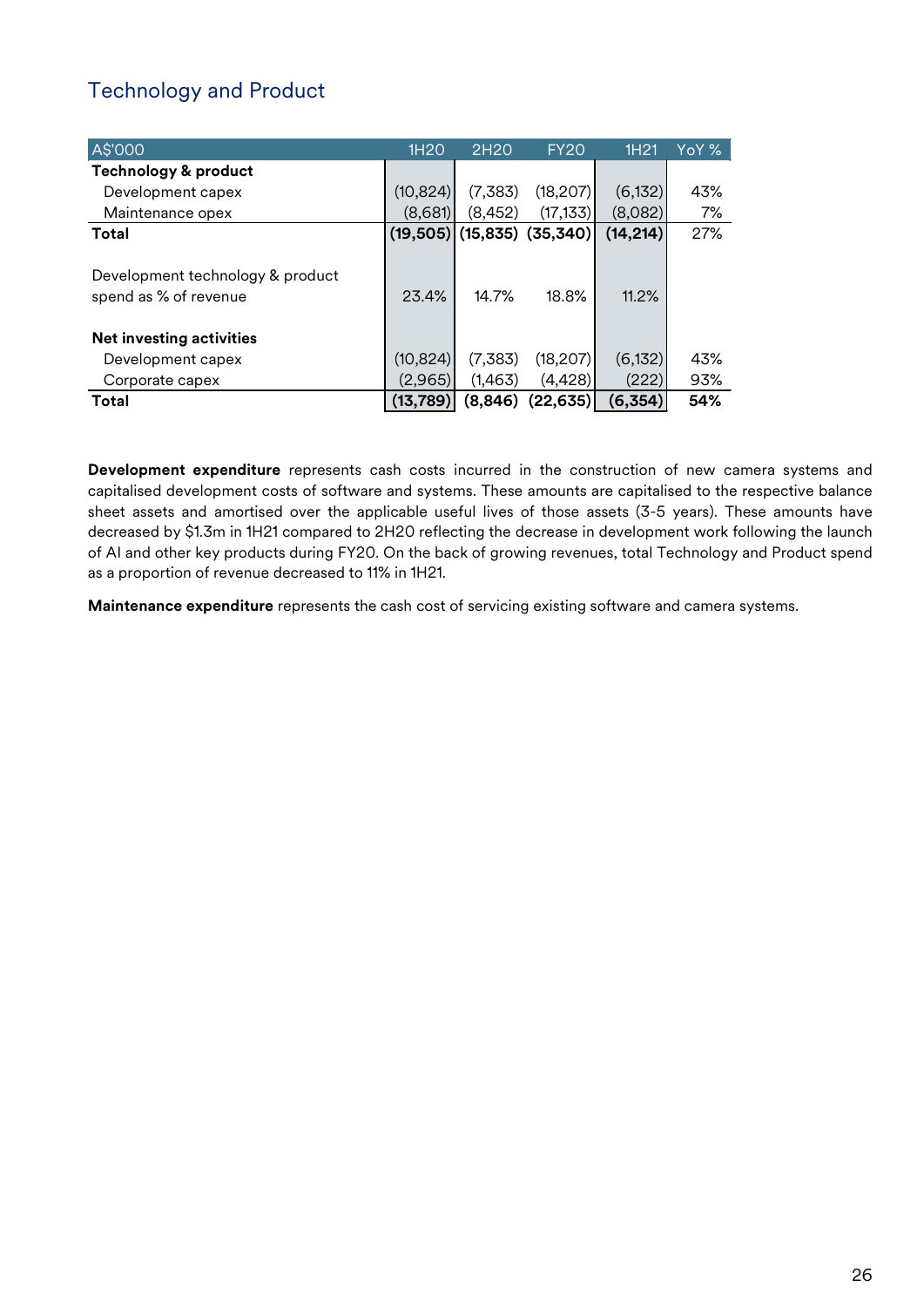## <span id="page-27-0"></span>Consolidated statutory profit or loss

| A\$'000                       | 1H <sub>20</sub> | 2H20      | <b>FY20</b>            | 1H21      | YoY % |
|-------------------------------|------------------|-----------|------------------------|-----------|-------|
| Revenue                       | 46,347           | 50,367    | 96,714                 | 54,718    | 18%   |
| Interest income               | 502              | 174       | 676                    | 187       | (63%) |
| Other income                  | 113              | 10        | 123                    | 507       | 349%  |
| <b>Total revenue</b>          | 46,962           | 50,551    | 97,513                 | 55,412    | 18%   |
|                               |                  |           |                        |           |       |
| <b>Expenses</b>               |                  |           |                        |           |       |
| Employee benefits expense     | (27,760)         | (28, 782) | (56, 542)              | (29,051)  | (5%)  |
| Amortisation and depreciation | (22, 126)        | (24, 572) | (46, 698)              | (22, 955) | (4%)  |
| Other operational expenses    | (15, 481)        | (15, 743) | (31, 224)              | (12, 637) | 18%   |
| <b>Total expenses</b>         | (65, 367)        |           | $(69,097)$ $(134,464)$ | (64, 643) | $1\%$ |
|                               |                  |           |                        |           |       |
| Net finance (costs)/income    | (806)            | 654       | (152)                  | (1, 574)  | (95%) |
|                               |                  |           |                        |           |       |
| (Loss)/profit before tax      | (19, 211)        | (17, 892) | (37, 103)              | (10, 805) | 44%   |
| Income tax (expense)/benefit  | 604              | (218)     | 386                    | 1,419     | 135%  |
| Loss after tax                | (18, 607)        | (18, 110) | (36, 717)              | (9,386)   | 50%   |

The results are extracted from the consolidated statement of comprehensive income.

Revenue – Revenue increased 18% pcp to \$54.7m (2H20: \$50.4m) reflecting the growth of the subscription ACV portfolio in both ANZ and NA.

Interest income – Interest income represents interest earned by the company on its cash deposit holdings.

Other income – Other income represents a gain on the sale of an unlisted investment.

Expenses – Key expense categories represent:

- Employee benefits expense represents the direct and indirect costs of employing Nearmap employees and Directors, including non-cash share-based payments expense. These costs in 1H21 were \$29.1m (2H20: \$28.8m), reflecting headcount stability on the back of the cash management initiatives implemented in 2H20. Salaries and associated costs were reduced by \$2.3m as a result of the 20% salary reduction to employees (25% to the Board) for the four months to 31 October 2020. This was offset by an increase to share based payments as salary foregone was offset in the form of restricted stock units (RSUs).
- Amortisation and depreciation reflect the expense applied to the Group's tangible and intangible assets.
- Other operational expenses represent other costs incurred by the Group in the scaling of its operations, including flight capture costs, cloud-based processing and storage costs, administrative costs and other corporate expenses.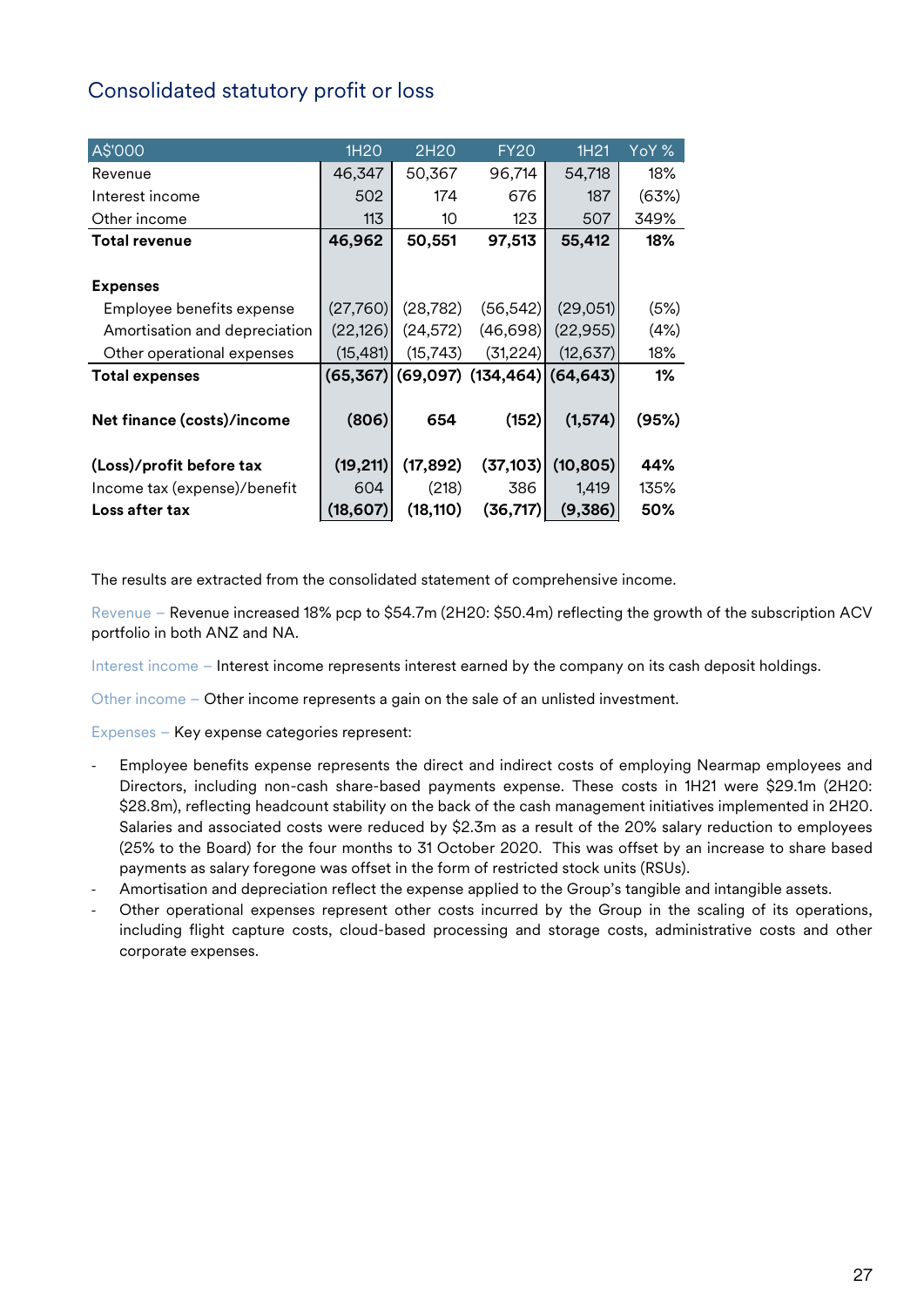Tax – Tax benefit for the period was \$1.4m. Per the following table, the increased profitability and appreciated AUD reduced US losses from unrecognised deferred tax assets for the current period. As at 31 December 2020, the Group has a total unrecognised deferred tax asset of \$23.9m in respect of US tax losses (30 June 2020: \$25.9m), the decrease is due to the appreciation of the AUD versus USD. The Group has not recognised any further deferred tax assets in relation to the US tax losses in the current reporting period. There is a significant increase in the sharebased payment expense, which is mainly driven by the RSU's issued under the COVID-19 Compensation Scheme.

| A\$'000                                                                 | 1H <sub>20</sub> | 2H <sub>20</sub> | <b>FY20</b> | 1H <sub>21</sub>                        |
|-------------------------------------------------------------------------|------------------|------------------|-------------|-----------------------------------------|
| Total profit/(loss) before tax                                          |                  |                  |             | $(19,211)$ (17,892) $(37,103)$ (10,805) |
| Prima facie tax benefit at 30%                                          | 5,763            | 5,368            | 11,131      | 3,242                                   |
| Tax effect of amounts which are not deductible/(taxable) in calculating |                  |                  |             |                                         |
| taxable income:                                                         |                  |                  |             |                                         |
| Effect of US tax rates                                                  | (947)            | (1,467)          | (2, 414)    | (853)                                   |
| Share based payments expense                                            | (400)            | (1,209)          | (1,609)     | (1,502)                                 |
| Entertainment expenses                                                  | (196)            | 81               | (115)       | 9                                       |
| Current year losses for which no deferred tax asset is recognised       | (4,360)          | (2,842)          | (7,202)     | (809)                                   |
| Over provision in the prior year                                        | 744              | (149)            | 595         | 1,332                                   |
| Current year tax benefit/(expense)                                      | 604              | (218)            | 386         | 1,419                                   |

#### Reconciliation of statutory net loss after tax to EBIT & EBITDA

| 1H <sub>20</sub> | 2H20      | <b>FY20</b> | 1H21                  | YoY %' |
|------------------|-----------|-------------|-----------------------|--------|
| (18, 607)        | (18, 110) | (36, 717)   | (9,386)               | 50%    |
| (604)            | 218       | (386)       | (1, 419)              | 135%   |
| (502)            | (174)     | (676)       | (187)                 | (63%)  |
| 317              | 364       | 681         | 301                   | 5%     |
| 489              | (1,018)   | (529)       | 1,273                 | (160%) |
| (18, 907)        |           |             | (9, 418)              | 50%    |
| 22,126           | 24,572    | 46,698      | 22,955                | (4%)   |
| 3,219            | 5,852     | 9.071       | 13.537                | 321%   |
|                  |           |             | $(18,720)$ $(37,627)$ |        |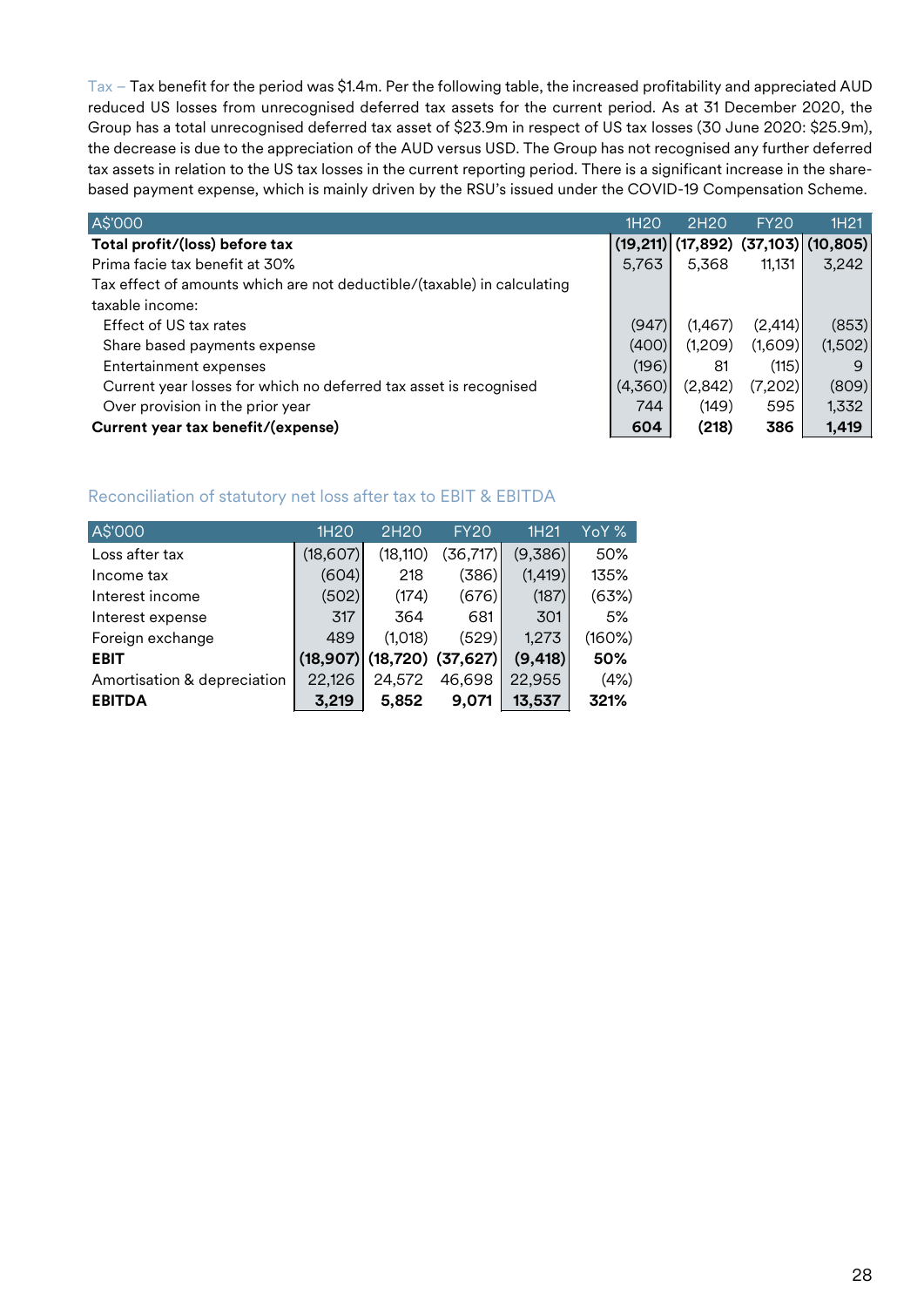# <span id="page-29-0"></span>Consolidated balance sheet

| A\$'000                              | 31 Dec 19 | 30 Jun 20 | 31 Dec 20 |
|--------------------------------------|-----------|-----------|-----------|
| <b>Current assets</b>                |           |           |           |
| Cash and cash equivalents            | 49,621    | 36,140    | 129,323   |
| Trade receivables                    | 23,868    | 23,706    | 27,150    |
| Other current receivables            | 3,195     | 612       | 2,525     |
| Other current assets                 | 3,761     | 3,180     | 5,484     |
| <b>Total current assets</b>          | 80,445    | 63,638    | 164,482   |
| <b>Non-current assets</b>            |           |           |           |
| Other non-current receivables        |           |           | 427       |
| Property, plant and equipment        | 36,300    | 33,408    | 28,641    |
| Intangible assets                    | 48,443    | 47,415    | 42,613    |
| Deferred tax assets                  | 4,481     | 4,313     | 5,761     |
| <b>Total non-current assets</b>      | 89,224    | 85,136    | 77,442    |
| <b>Total assets</b>                  | 169,669   | 148,774   | 241,924   |
| <b>Current liabilities</b>           |           |           |           |
| Trade and other payables             | 4,758     | 5,574     | 6,823     |
| Unearned revenue                     | 49,158    | 49,576    | 52,326    |
| Employee benefits                    | 5,518     | 6,534     | 10,083    |
| Lease liabilities                    | 4,434     | 4,500     | 4,339     |
| Other current liabilities            | 9,370     | 2,398     | 1,004     |
| <b>Current tax liabilities</b>       | 834       | 1,220     | 1,804     |
| <b>Total current liabilities</b>     | 74,072    | 69,802    | 76,379    |
| <b>Non-current liabilities</b>       |           |           |           |
| Unearned revenue                     |           |           | 901       |
| Deferred tax liabilities             | 10,490    | 9,716     | 7,739     |
| Employee benefits                    | 433       | 379       | 489       |
| Lease liabilities                    | 11,751    | 9,896     | 7,519     |
| Other non-current liabilities        | 1,348     | 2,233     | 2,123     |
| <b>Total non-current liabilities</b> | 24,022    | 22,224    | 18,771    |
| <b>Total liabilities</b>             | 98,094    | 92,026    | 95,150    |
| <b>Net assets</b>                    | 71,575    | 56,748    | 146,774   |
| <b>Equity</b>                        |           |           |           |
| Contributed equity                   | 125,870   | 126,577   | 221,343   |
| Reserves                             | 16,461    | 19,055    | 23,641    |
| Profits reserve                      | 7,078     | 7,078     | 7,078     |
| <b>Accumulated losses</b>            | (77, 834) | (95, 962) | (105,288) |
| <b>Total equity</b>                  | 71,575    | 56,748    | 146,774   |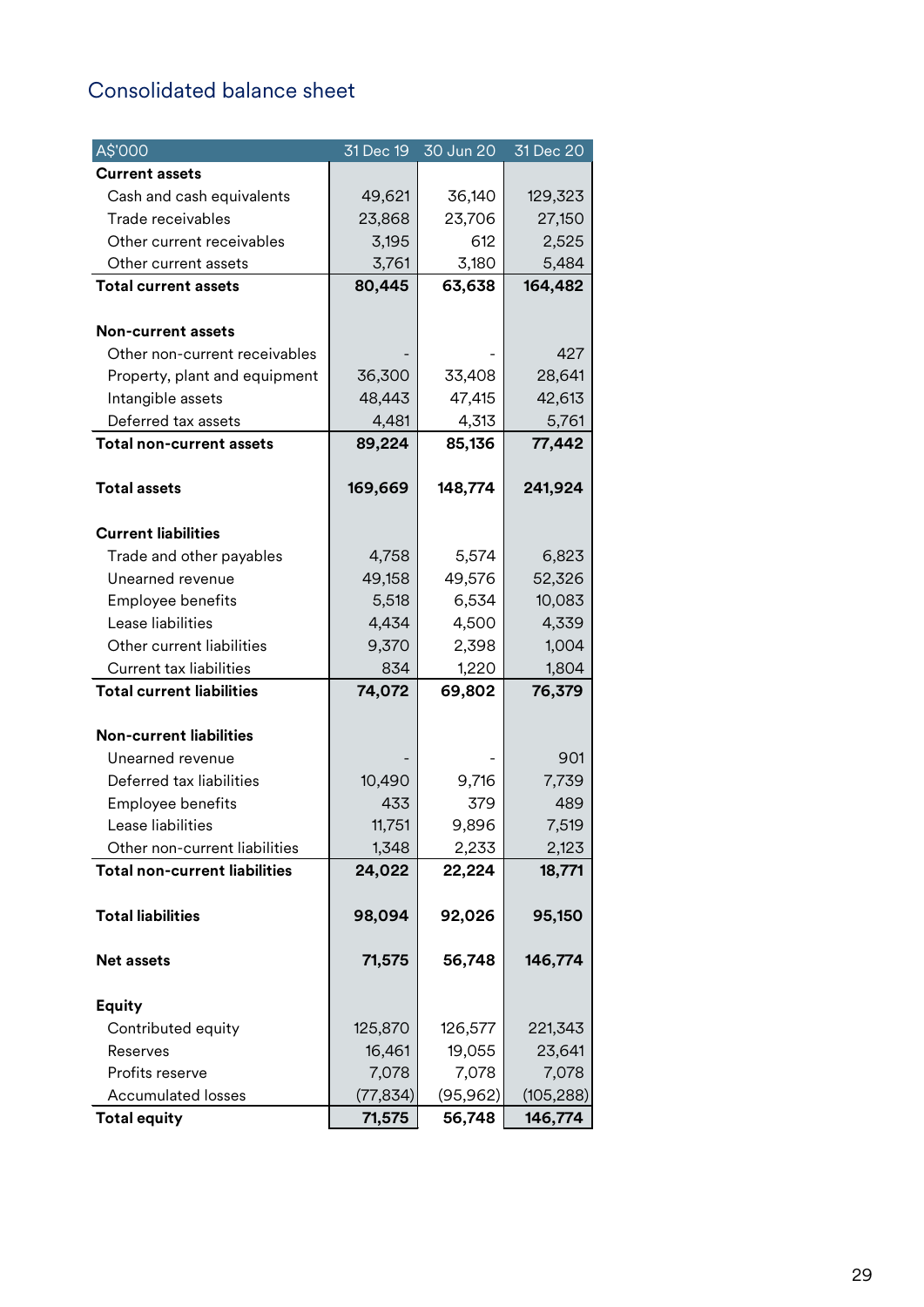Key balance sheet items represent:

Cash – The Group's cash balance increased to \$129.3m (30 June 2020: \$33.8m1 ). The increase is mainly driven by the net proceeds from the capital raise in September 2020 and the Share Purchase Plan in October 2020.

Trade receivables – Amounts outstanding from customers were \$27.2m (30 June 2020: \$23.7m). The increase reflects the continued growth in ACV for the half. There was no discernible change to the cash collection cycle or debtor aging profile during the period.

Other current assets – The increase in this balance of \$2.3m vs 30 June 2020 represents an increase in general prepayments.

Plant and equipment and intangible assets – These balances represent fixed assets, camera assets, capitalised development costs, capitalised capture costs, right-of-use assets and intellectual property.

Unearned revenue – Subscriptions are invoiced upfront on an annual basis at the commencement of a subscription, with the balance initially recorded to unearned income and subsequently amortised to the income statement over the period of the subscription.

Employee benefits – Employee benefits increased by \$3.5m vs 30 June 2020 primarily due to the half year end commission accrual, the FY20 and 1H21 bonus accruals and an increase in the provision for annual leave.

#### Financing

At 31 December 2020, Nearmap did not have any debt facilities in a place other than corporate credit card facilities. Funding for the Group's operations is provided by the cash inflows from the group's sales operations, interest on the Group's cash holdings and the Group's internal cash resources.

<sup>1</sup> Excludes bank guarantees of \$2.3m which were classified as cash on the Balance Sheet.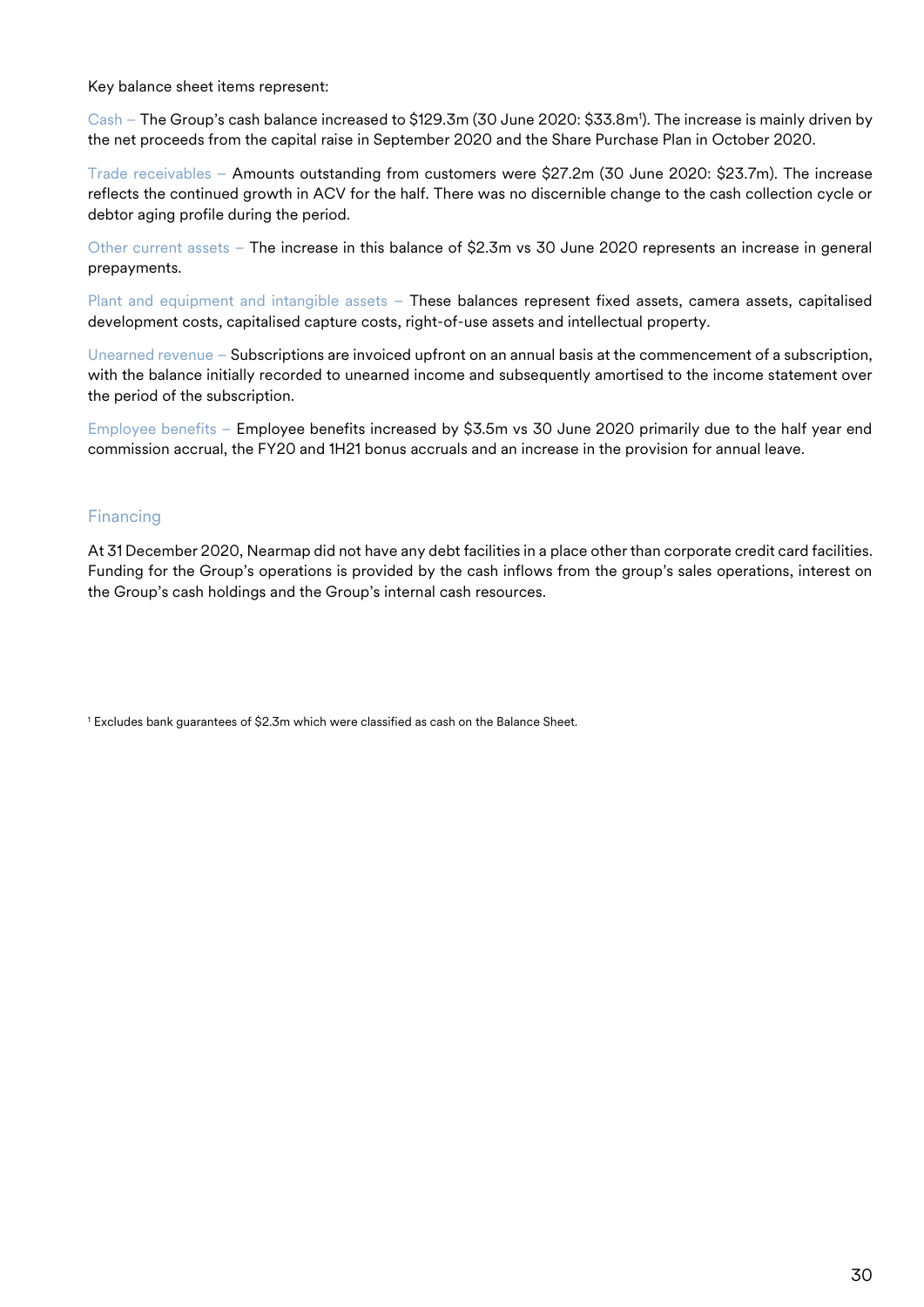# <span id="page-31-0"></span>Consolidated operating cash flows

| A\$'000                                           | 1H <sub>20</sub> | 2H <sub>20</sub>             | <b>FY20</b> | 1H <sub>21</sub> | YoY %    |
|---------------------------------------------------|------------------|------------------------------|-------------|------------------|----------|
| Receipts from customers                           | 46,647           | 53,542                       | 100,189     | 58,119           | 25%      |
| Payments to suppliers and employees               | (46,501)         | (40, 789)                    | (87,290)    | (37, 173)        | 20%      |
| Interest received                                 | 618              | 231                          | 849         | 56               | (91%)    |
| Other receipts                                    |                  | 10                           | 10          |                  |          |
| Income taxes received/(paid)                      | (1,551)          | (119)                        | (1,670)     | (1,363)          | 12%      |
| Net cash used in operating activities             | (787)            | 12,875                       | 12,088      | 19,639           | $>100\%$ |
| Net cash used in investing activities             |                  | $(24,838)$ (24,685) (49,523) |             | (17, 458)        | 30%      |
| Net cash flows from financing activities          | (655)            | (1,674)                      | (2,329)     | 91,546           | >100%    |
| Effect of movement of exchange rates on cash held | (13)             | 3                            | (10)        | (544)            | <100%    |
| <b>Total movement</b>                             | (26, 293)        | (13, 481)                    | (39, 774)   | 93,183           | $>100\%$ |

#### Cash flow waterfall



Key components of the 1H21 cash flows represent:

ANZ – The ANZ segment generated free cash flows of \$22.6m (2H20: \$14.5m), with cash receipts of \$37.1m offset by payments of \$14.5m for sales and marketing expenses, allocation of corporate expense payments, capture costs and related net GST payments.

NA – The NA segment consumed free cash flows of \$0.8m (2H20: \$6.0m), with cash receipts of \$21.0m offset by payments of \$21.8m on sales and marketing expenses, allocations of corporate expense payments, capture costs and related sales tax remittances.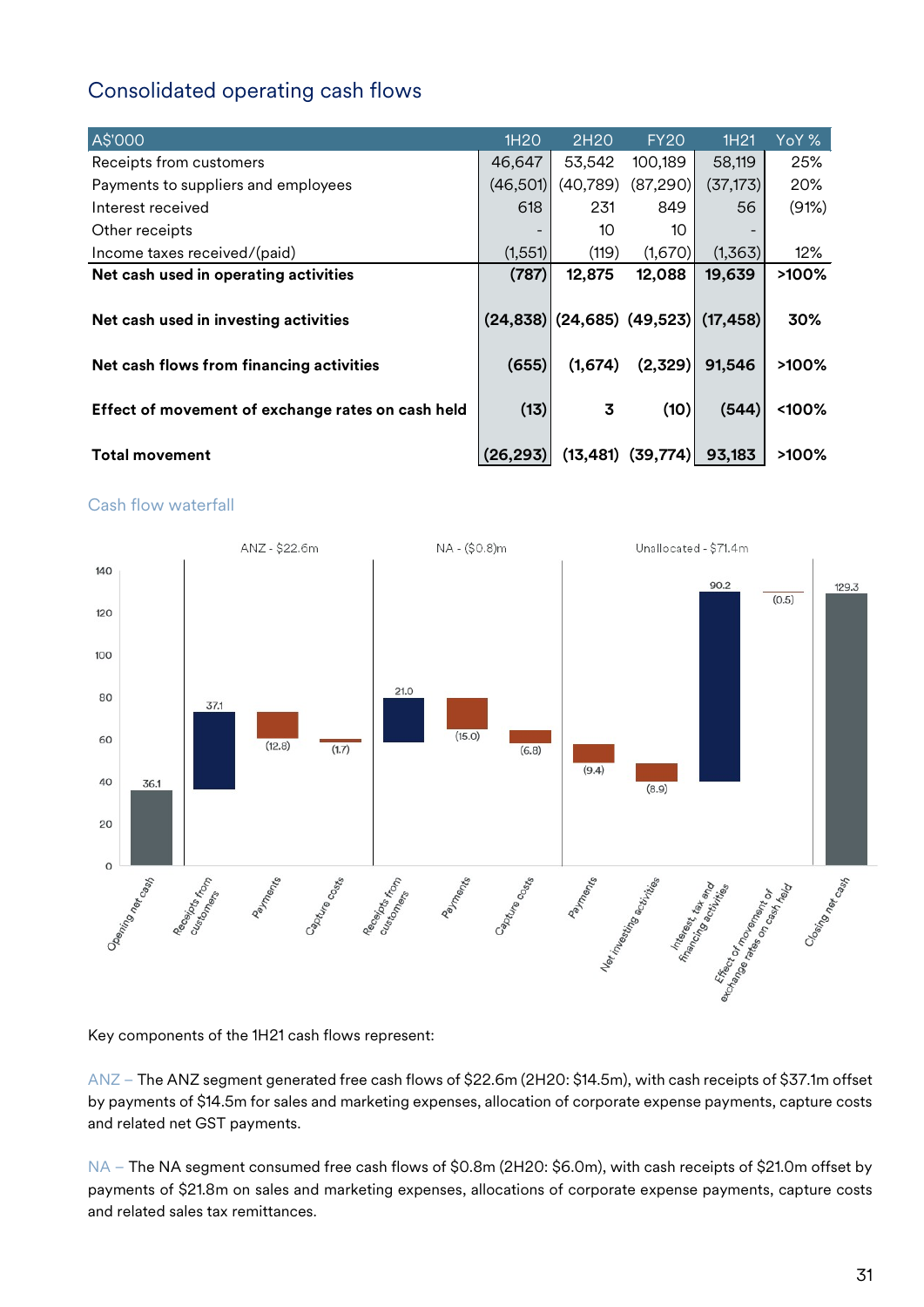#### Unallocated – The Unallocated segment generated cash flows of \$71.4m, reflecting:

- Payments for general and administrative costs of \$9.4m;
- Net investing activities consist of the following:
	- o Investment in fixed-term deposits  $\frac{1}{2}$  \$ 2.3m<br>
	o Payments for development costs \$ 6.3m
	- o Payments for development costs  $\frac{1}{2}$  \$ 6.3m<br>
	o Purchase of plant and equipment \$ 0.8m
	- $\circ$  Purchase of plant and equipment
	- o Proceeds from sale of unlisted investment  $\qquad$  \$ 0.5m
- Net inflows of \$90.2m in interest, tax, lease payments, options exercised and the proceeds from the capital raise.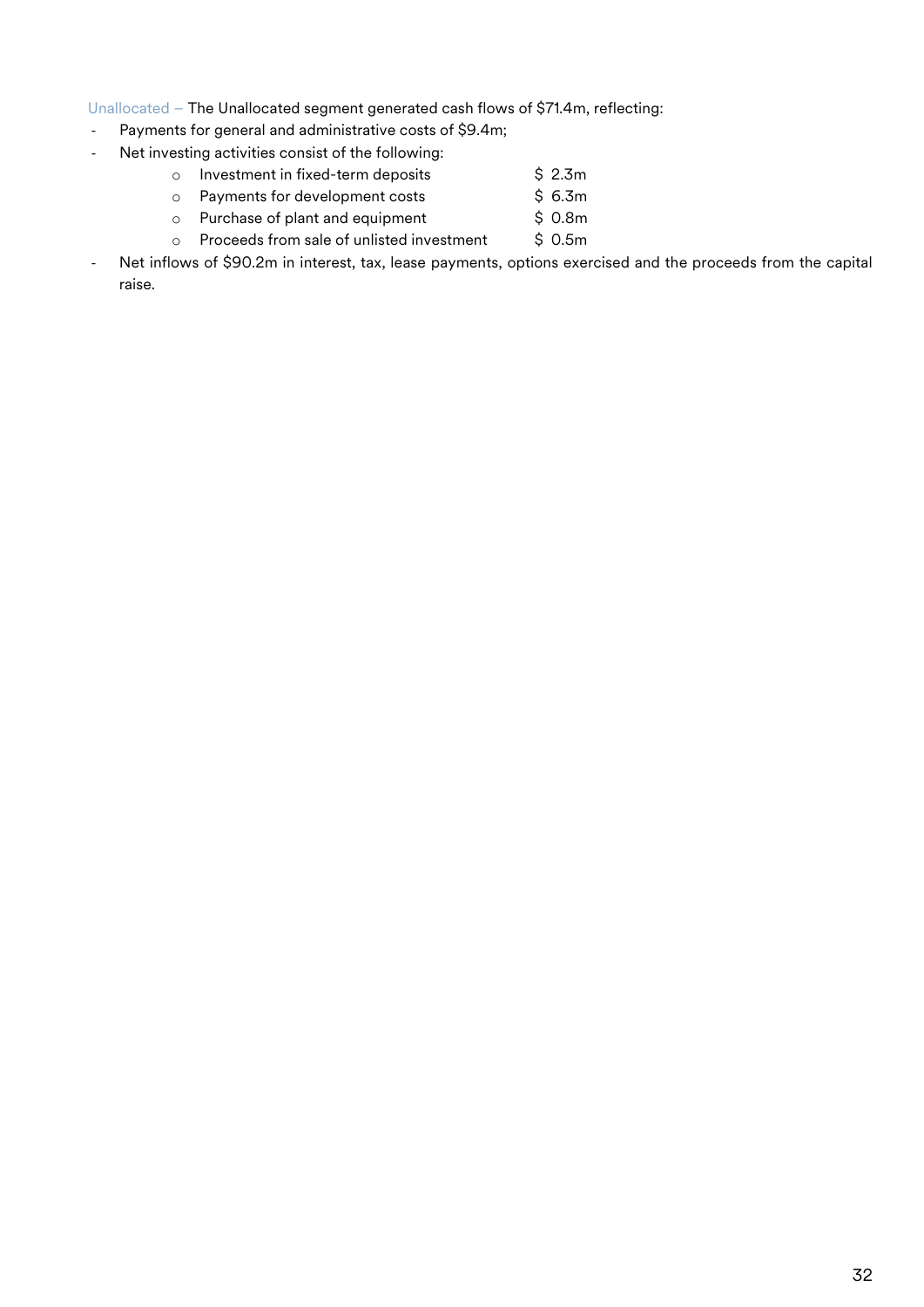# <span id="page-33-0"></span>Appendices

### Foreign exchange rates

The following exchange rates were applied during each period.

|                      | Currency   |                        | 1H20 2H20              | FY20          | 1H <sub>21</sub> |
|----------------------|------------|------------------------|------------------------|---------------|------------------|
| Average rate         | <b>USD</b> | $0.6845$ 0.6579        |                        | 0.6712        | 0.7230           |
| Period end spot rate | <b>USD</b> | $0.7006$ 0.6863 0.6863 |                        |               | 0.7702           |
| Average rate         | <b>NZD</b> |                        | 1.0592 1.0499          | 1.0545        | 1.0174           |
| Period end spot rate | <b>NZD</b> | 1.0412                 |                        | 1.0703 1.0703 | 1.0665           |
| Average rate         | CAD        |                        | $0.9037$ 0.8963 0.8999 |               | 0.9540           |
| Period end spot rate | CAD        |                        | $0.9144$ 0.9387        | 0.9387        | 0.9818           |

#### Pre-capitalisation segment note

|                                                     | 1H20       |           |                | 1H21           |            |           |                          |           |       |
|-----------------------------------------------------|------------|-----------|----------------|----------------|------------|-----------|--------------------------|-----------|-------|
| A\$'000                                             | <b>ANZ</b> | <b>NA</b> | Unallocated    | Group          | <b>ANZ</b> | <b>NA</b> | Unallocated              | Group     | YoY % |
|                                                     |            |           |                |                |            |           |                          |           |       |
| Revenue                                             | 29,623     | 16,724    |                | 46,347         | 33,004     | 21.714    | $\overline{\phantom{a}}$ | 54,718    | 18%   |
| <b>Total revenue</b>                                | 29,623     | 16,724    |                | 46,347         | 33,004     | 21,714    |                          | 54,718    | 18%   |
| Cost of sales (pre-capitalisation)                  |            |           |                |                |            |           |                          |           |       |
| Cash costs to capture                               | (2,409)    | (9,619)   |                | (12,028)       | (1,731)    | (6,735)   |                          | (8,466)   | 30%   |
| Storage, administration & other                     | (453)      | (2, 257)  |                | (2,710)        | (598)      | (3,655)   |                          | (4,253)   | (57%) |
| Total cost of sales                                 | (2,862)    | (11, 876) | $\blacksquare$ | (14, 738)      | (2,329)    | (10, 390) |                          | (12, 719) | 14%   |
| Gross profit (pre-capitalisation)                   | 26,761     | 4,848     |                | 31,609         | 30,675     | 11,324    |                          | 41,999    | 33%   |
| Gross margin % (pre-capitalisation)                 | 90%        | 29%       |                | 68%            | 93%        | 52%       |                          | 77%       |       |
| Sales & marketing                                   |            |           |                |                |            |           |                          |           |       |
| Direct sales & marketing                            | (4,461)    | (9,759)   |                | (14, 220)      | (4,049)    | (7,895)   |                          | (11, 944) | 16%   |
| Indirect sales & marketing                          | (2,456)    | (3,818)   |                | (6,274)        | (4,345)    | (4,716)   |                          | (9,061)   | (44%) |
| Total sales & marketing costs                       | (6, 917)   | (13, 577) | $\blacksquare$ | (20, 494)      | (8,394)    | (12, 611) | $\blacksquare$           | (21,005)  | (2%)  |
| Technology & product expensed                       | (885)      | (907)     | (6,889)        | (8,681)        | (830)      | (1, 161)  | (6,091)                  | (8,082)   | 7%    |
| Technology & product development costs <sup>1</sup> |            |           | (8,571)        | (8,571)        |            |           | (5,839)                  | (5,839)   | 32%   |
| Total technology & product costs <sup>2</sup>       | (885)      | (907)     | (15, 460)      | (17, 252)      | (830)      | (1, 161)  | (11, 930)                | (13, 921) | 19%   |
| Corporate expensed                                  | (4,734)    | (3,791)   | (2,831)        | (11, 356)      | (3,341)    | (2,502)   | (2,505)                  | (8,348)   | 26%   |
| Corporate development costs                         |            |           | (17)           | (17)           |            |           |                          |           |       |
| <b>Total corporate costs</b>                        | (4,734)    | (3,791)   | (2,848)        | (11, 373)      | (3, 341)   | (2,502)   | (2,505)                  | (8,348)   | 27%   |
| Segment contribution (pre-capitalisation)           | 14,225     | (13, 427) | (18,308)       | (17, 510)      | 18,110     | (4,950)   | (14, 435)                | (1, 275)  | 93%   |
| Camera units <sup>1</sup>                           |            |           |                | (2,236)        |            |           |                          | (293)     | 87%   |
| Corporate capex                                     |            |           |                | (2,965)        |            |           |                          | (222)     | 93%   |
| <b>Total capex costs</b>                            |            |           |                | (5,201)        |            |           |                          | (515)     | 90%   |
| Other income                                        |            |           |                | 615            |            |           |                          | 694       | 13%   |
| Cash receipts from unearned income                  |            |           |                | 7,124          |            |           |                          | 3,651     | (49%) |
| Capital raise net proceeds                          |            |           |                | $\overline{a}$ |            |           |                          | 92,728    |       |
| Other items                                         |            |           |                | (11, 321)      |            |           |                          | (2,100)   | 81%   |
| Net increase/(decrease) in cash                     |            |           |                | (26, 293)      |            |           |                          | 93,183    | 454%  |

<sup>1</sup> \$0.2m of employment costs in 1H21 are capitalised to camera units on the balance sheet (1H20: \$1.0m)

² Technology & product costs exclude the costs of camera units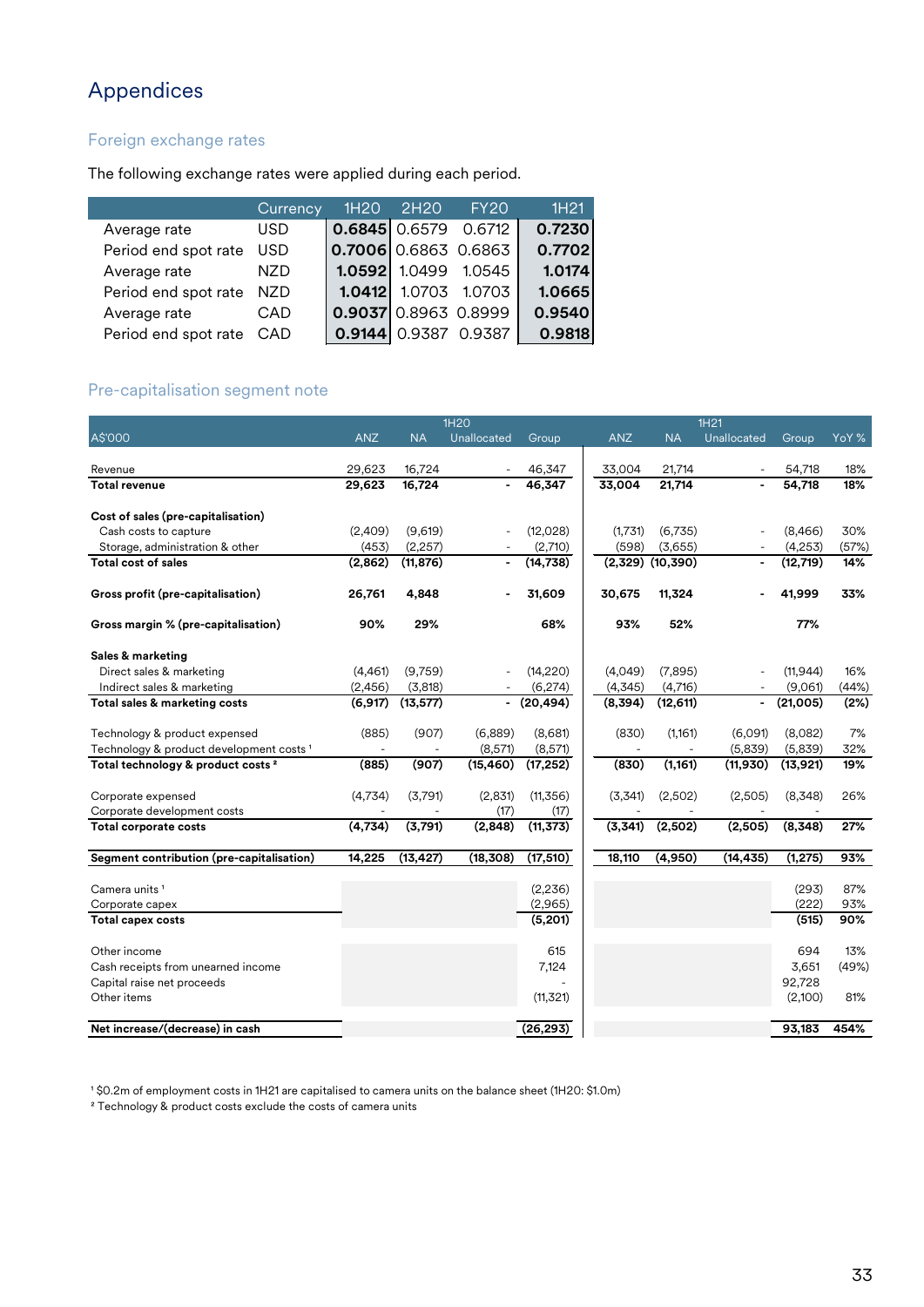# <span id="page-34-0"></span>Glossary of terms

| <b>Term</b>                       | <b>Definition</b>                                                                                                                                                                                                                                                                                                                                                                                                                                                                                                                                                    |
|-----------------------------------|----------------------------------------------------------------------------------------------------------------------------------------------------------------------------------------------------------------------------------------------------------------------------------------------------------------------------------------------------------------------------------------------------------------------------------------------------------------------------------------------------------------------------------------------------------------------|
| <b>ACV</b>                        | Annual Contract Value - annual value of all active subscription<br>contracts in effect at a particular date                                                                                                                                                                                                                                                                                                                                                                                                                                                          |
| <b>ARPS</b>                       | Average Revenue Per Subscription - Portfolio ACV divided by the<br>total number of subscriptions                                                                                                                                                                                                                                                                                                                                                                                                                                                                     |
| Churn                             | ACV value of subscriptions which are not renewed by a customer at<br>the end of a subscription period, offset by the value of recovered<br>subscriptions previously churned                                                                                                                                                                                                                                                                                                                                                                                          |
| Cost of Revenue                   | These represent the costs of capturing, processing and storing the<br>aerial imagery.<br>The two key components are as follows:<br>Capture flights, processing and related staff costs are capitalised<br>to the balance sheet and amortised to the income statement<br>over a 2-year useful life. Depreciation of existing camera<br>systems are also capitalised to the balance sheet and amortised<br>to the income statement.<br>Administration, storage, data layers, maintenance and technical<br>$\overline{\phantom{a}}$<br>support are expensed as incurred |
| <b>EBITDA</b>                     | Earnings before interest, tax, depreciation, amortisation, realised and<br>unrealised foreign exchange gains/losses                                                                                                                                                                                                                                                                                                                                                                                                                                                  |
| <b>FTE</b>                        | Full-time employee equivalent                                                                                                                                                                                                                                                                                                                                                                                                                                                                                                                                        |
| Gross Margin (pre-capitalisation) | This represents the gross margin of revenue after deducting the cost<br>of capture, processing and storage of the imagery before any such<br>costs have been capitalised                                                                                                                                                                                                                                                                                                                                                                                             |
| Incremental ACV                   | New Business ACV + Net Upsell ACV - Churn ACV                                                                                                                                                                                                                                                                                                                                                                                                                                                                                                                        |
| <b>LTV</b>                        | Lifetime Value=<br>ACV portfolio value x Gross Margin: (pre-capitalisation %) / Churn %                                                                                                                                                                                                                                                                                                                                                                                                                                                                              |
| Net Upsell ACV                    | ACV value of the net upsell and downsell on subscriptions renewed<br>during or at the end of an existing subscription                                                                                                                                                                                                                                                                                                                                                                                                                                                |
| <b>New Business ACV</b>           | ACV value of subscriptions entered into during a period with a<br>customer who has not previously been a Nearmap customer, or not a<br>customer in the last 12 months                                                                                                                                                                                                                                                                                                                                                                                                |
| <b>PCP</b>                        | Prior Comparative Period                                                                                                                                                                                                                                                                                                                                                                                                                                                                                                                                             |
| Retention                         | ACV value of subscriptions renewed at the end of a customer's<br>subscription period                                                                                                                                                                                                                                                                                                                                                                                                                                                                                 |
| <b>STCR</b>                       | Sales Team Contribution Ratio - The ratio of incremental ACV<br>generated by a sales team in a period, compared to the direct costs<br>of obtaining that incremental ACV                                                                                                                                                                                                                                                                                                                                                                                             |
| Subscriptions                     | Subscriptions reflect the number of individual subscription contracts<br>entered into by Nearmap customers                                                                                                                                                                                                                                                                                                                                                                                                                                                           |